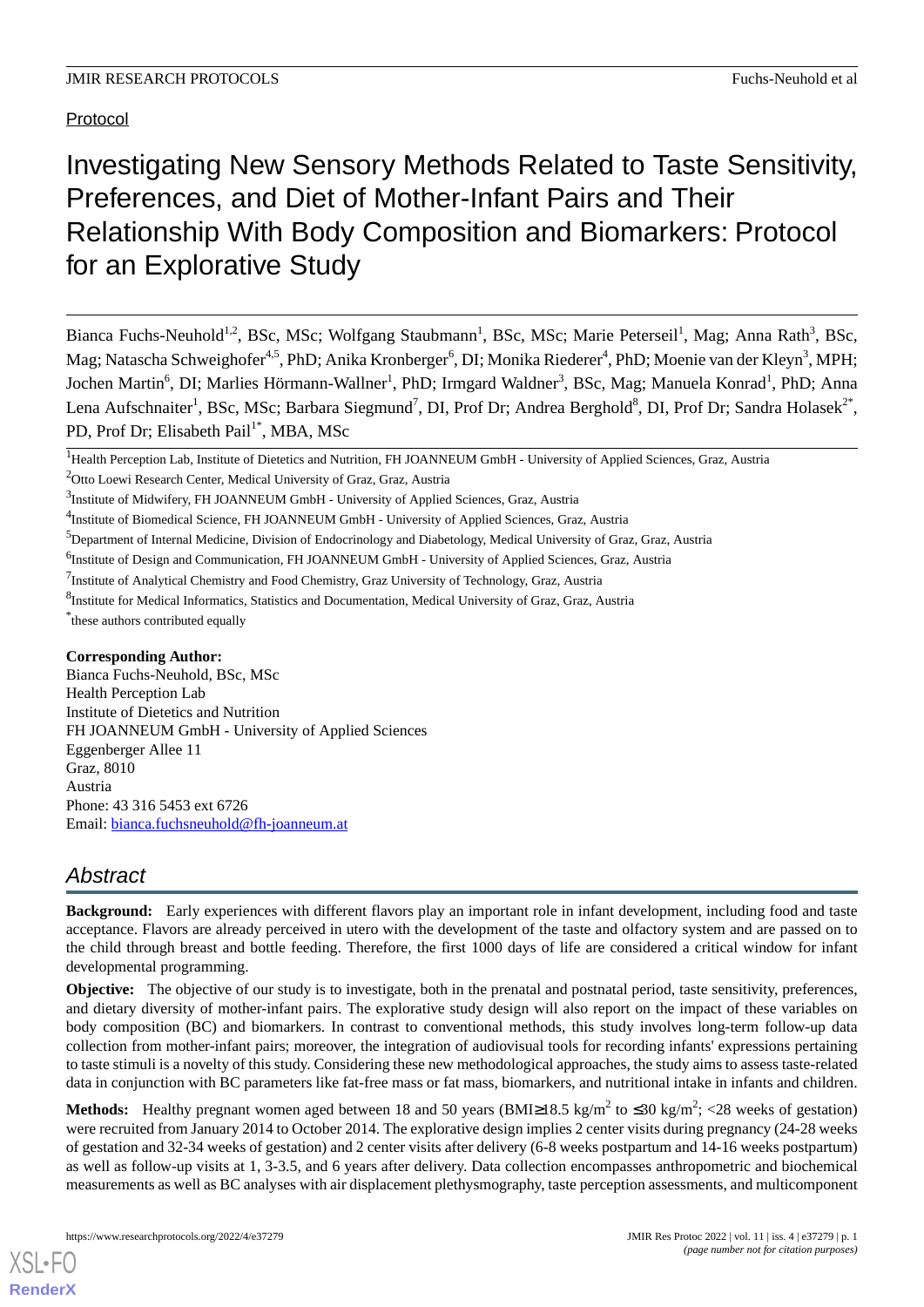questionnaires on demographics, feeding practices, and nutritional and lifestyle behaviors. Audiovisual data from infants'reactions to sensory stimuli are collected and coded by trained staff using Baby Facial Action Coding and the Body Action Posture System. Birth outcomes and weight development are obtained from medical records, and additional qualitative data are gathered from 24 semistructured interviews.

**Results:** Our cohort represents a homogenous group of healthy women with stringent exclusion criteria. A total of 54 women met the eligibility criteria, whereas 47 mother-child pairs completed data collection at 4 center visits during and after pregnancy. Follow-up phases, data analyses, and dissemination of the findings are scheduled for the end of 2023. The study was approved by the ethics committee of the Medical University of Graz (EC No 26–066 ex 13/14), and all participants provided informed consent.

**Conclusions:** The results of this study could be useful for elucidating the connections between maternal and infant statuses regarding diet, taste, biomarkers, and prenatal and postnatal weight development. This study may also be relevant to the establishment of further diagnostic and interventional strategies targeting childhood obesity and early body fat development.

**International Registered Report Identifier (IRRID):** DERR1-10.2196/37279

(JMIR Res Protoc 2022;11(4):e37279) doi: [10.2196/37279](http://dx.doi.org/10.2196/37279)

# **KEYWORDS**

taste; preferences; nutrition; biomarkers; body composition; air displacement plethysmography; Baby Facial Actions Coding System; mother; infant; parenting; pediatrics; prenatal; postnatal

# *Introduction*

#### **Background**

Many factors contribute to the development of overweight and obesity. Based on the work of Barker and Osmond in 1986 [[1\]](#page-9-0), recent research indicates that the risk of becoming overweight or even obese may be programmed during the prenatal and early postnatal phase. Besides genetic and hormonal factors, at the prenatal stage, the maternal environment further influences growth and can alter tissue function. To date, only limited data are available concerning prenatal and postnatal biomarkers predicting metabolic programming [\[2\]](#page-9-1). However, there is strong evidence that women's prepregnancy weight and weight gain in early pregnancy are influential factors for infants'birth weight and body composition (BC) [[3,](#page-10-0)[4\]](#page-10-1). Studies suggest that a healthy maternal diet and balanced nutritional status before and during pregnancy as well as physical activity have positive effects on preventing excess gestational weight gain (GWG) and a sustained impact on infants' and adults' health [[5](#page-10-2)[-7](#page-10-3)].

Therefore, the prenatal and early postnatal periods, particularly the first 1000 days from conception, are critical, wherein changes in maternal lifestyle may have far-reaching impacts [[8\]](#page-10-4). The biological predispositions for sweet foods, aversion to bitter-tasting foods, and liking for salty foods in infants and children are well known [[9-](#page-10-5)[11\]](#page-10-6). However, taste preferences may be programmed in utero, could be modified early in life, and may play an important role in food choices later in life [\[11](#page-10-6)-[15\]](#page-10-7). During the prenatal phase, taste buds recognizing and transmitting information to the central nervous system develop in the last trimester [\[16](#page-10-8)]. Maternal dietary diversity contributes to the intrauterine environment that is rich in flavors transmitted from the maternal diet to the amniotic fluid [\[17](#page-10-9)[-19](#page-10-10)] and mother's milk composition [\[20](#page-10-11)]. To identify early hedonic responses to taste stimuli in infants, studies used modified facial behavior methods, such as the Baby Facial Actions Coding System (BabyFACS), to quantify taste-elicited facial expressions in

infants and their relationship to their mothers' diet and feeding behavior [\[21](#page-10-12),[22\]](#page-10-13).

Breastfeeding is associated with positive effects on later eating habits [[23,](#page-10-14)[24\]](#page-10-15), adequate weight gain during infancy, and a moderately lower risk for childhood obesity [[25](#page-10-16)[,26](#page-10-17)]. Previous data showed that during the milk-feeding period, flavor stimulation may enhance later food acceptance. Compared to formula-fed infants, breastfed infants are more likely to accept new tastes in early childhood [\[27](#page-10-18)], reinforcing the effect of variety early in weaning [\[17](#page-10-9)[,28](#page-10-19),[29\]](#page-11-0). For example, fetuses who were exposed to carrot juice for 3 consecutive weeks during the last trimester of pregnancy and during the first 2 months of lactation showed a less negative response to carrot-flavored cereals compared to plain cereals. No such preference was observed in nonexposed fetuses [[17\]](#page-10-9). Thus, predispositions and preferences can be modified early through repeated exposure to flavors in amniotic fluid, mother's milk, formula, and solid foods [\[30](#page-11-1)]. However, the underlying mechanisms for possible protection against later obesity by breastfeeding and the influence of early feeding practices should be further explored [[31\]](#page-11-2), especially to enhance the understanding of how preferences can be modified to promote a healthy diet for children [[32\]](#page-11-3).

Owing to the multifactorial process involved in becoming overweight or obese, sensory taste characteristics like taste preferences and sensitivity may be contributing factors. Children are reportedly predisposed to prefer food high in energy, sugar, and salt, and this contributes to the interaction between taste and fat perception, thus influencing their food intake and weight status [\[33](#page-11-4),[34\]](#page-11-5). The association between fat and sweet taste preferences, and weight status was determined in European children, with the odds of 50% being overweight or obese, when fat-added crackers or sugar-sweetened juices are preferred to natural crackers or natural juices by children [\[35](#page-11-6)[-37](#page-11-7)]. There are considerable efforts focused on examining maternal lifestyle and nutritional behavior in relation to children's and mothers' health outcomes regarding overweight and obesity [\[38](#page-11-8),[39\]](#page-11-9). However, further long-term research considering various impacts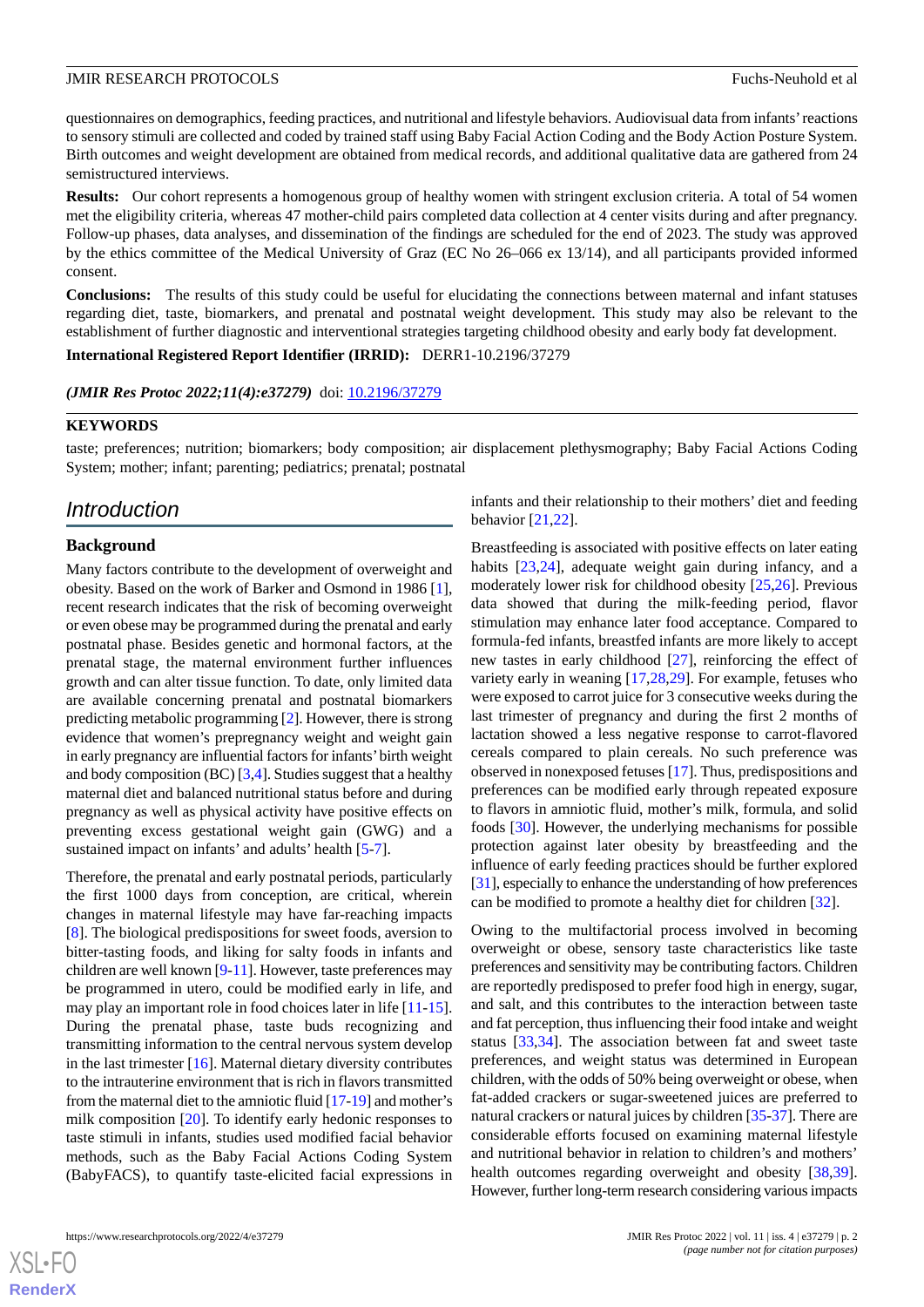and using new methodological approaches is needed to obtain taste-related data on BC, weight, and nutritional intake in infants and children [\[34](#page-11-5),[40\]](#page-11-10).

# **Objectives**

The overall aim of the study is to explore new methods on taste-related dietary preferences and its association to anthropometric and biochemical parameters as well as the long-term impact on programming in utero and during early infancy. Therefore, the specific objectives are as follows:

1. To assess the prenatal data of pregnant women, including taste sensitivity and preferences, dietary intake, weight development, physical activity, and biochemical parameters; and postnatal data of mothers and their children, including taste sensitivity and preferences, dietary intake, feeding practices, weight development, BC, biochemical parameters, and lifestyle factors like physical activity, smoking, alcohol consumption, sleep, and stress perception

2. To apply new sensory methods like BabyFACS and Body Action Posture System to quantify taste-elicited expressions in infants and their relationship to their mothers' diet and feeding behavior

3. To investigate the development of anthropometric outcomes and BC like fat-free mass (FFM) or fat mass (FM); the relationship between taste sensitivity, preferences, and dietary intake, habits, and preferences; and the association of several biochemical parameters of mothers and their children with the anthropometric outcomes, BC, taste sensitivity, and dietary preferences and habits

# *Methods*

# **Study Design and Population**

This study is an ongoing prospective longitudinal study involving 57 healthy pregnant women  $(≥18$  years) and their offspring, with an embedded qualitative design, performed at the Health Perception Lab, a laboratory for health-relevant sensory research in Graz, Austria. The recruitment and enrollment process for low-risk pregnant women lasted from January 2014 to October 2014 in a prenatal clinic at the Styrian State Health Insurance Fund, where women underwent an oral glucose tolerance test (<28 weeks of gestation). During this visit, all pregnant women were informed in person about the study details and were given written information with contact details. To support the recruitment of participants, the study was additionally advertised on social media channels such as Facebook, on the website and in the emails of the FH JOANNEUM University of Applied Sciences and the Medical University of Graz, as well as in newspapers between January and October 2014. All documents for recruitment like posters, information folders, and advertisements were submitted for ethics approval by the review board of the Medical University of Graz.

The main inclusion criteria were pregnancy less than 28 weeks, unobtrusive oral glucose tolerance test, nonsmoking, BMI≥18.5 kg/m<sup>2</sup> to  $\leq$ 30 kg/m<sup>2</sup>, age between 18 and 50 years, and written informed consent. Detailed inclusion and exclusion criteria for the study are shown in [Textbox 1.](#page-2-0)

<span id="page-2-0"></span>**Textbox 1.** Inclusion and exclusion criteria of the study.

#### **Inclusion criteria**

- Pregnant women 18 to 50 years of age
- Pregnancy  $\langle 28 \rangle$  weeks from gestation
- Written informed consent
- Prepregnancy BMI≥18.5 kg/m<sup>2</sup> to ≤30 kg/m<sup>2</sup>
- Unobtrusive oral glucose tolerance test

# **Exclusion criteria**

- Birth before the 37th week or after the 42nd week of gestation
- Multiple pregnancies
- Children with severe congenital malformations or diseases
- Congenital metabolism disorders
- Drug abuse

- Drug-administered mental illnesses
- Metabolic diseases of the mother (eg, thyroid disorders)
- Autoimmune diseases of the mother (eg, Crohn disease)
- Birth complications (postpartum hemorrhage>1000 mL or eclampsia)
- Preconceptional diabetes (type 1 or 2)
- Celiac disease and wheat protein allergy of the mother
- Breast surgery and hypomasty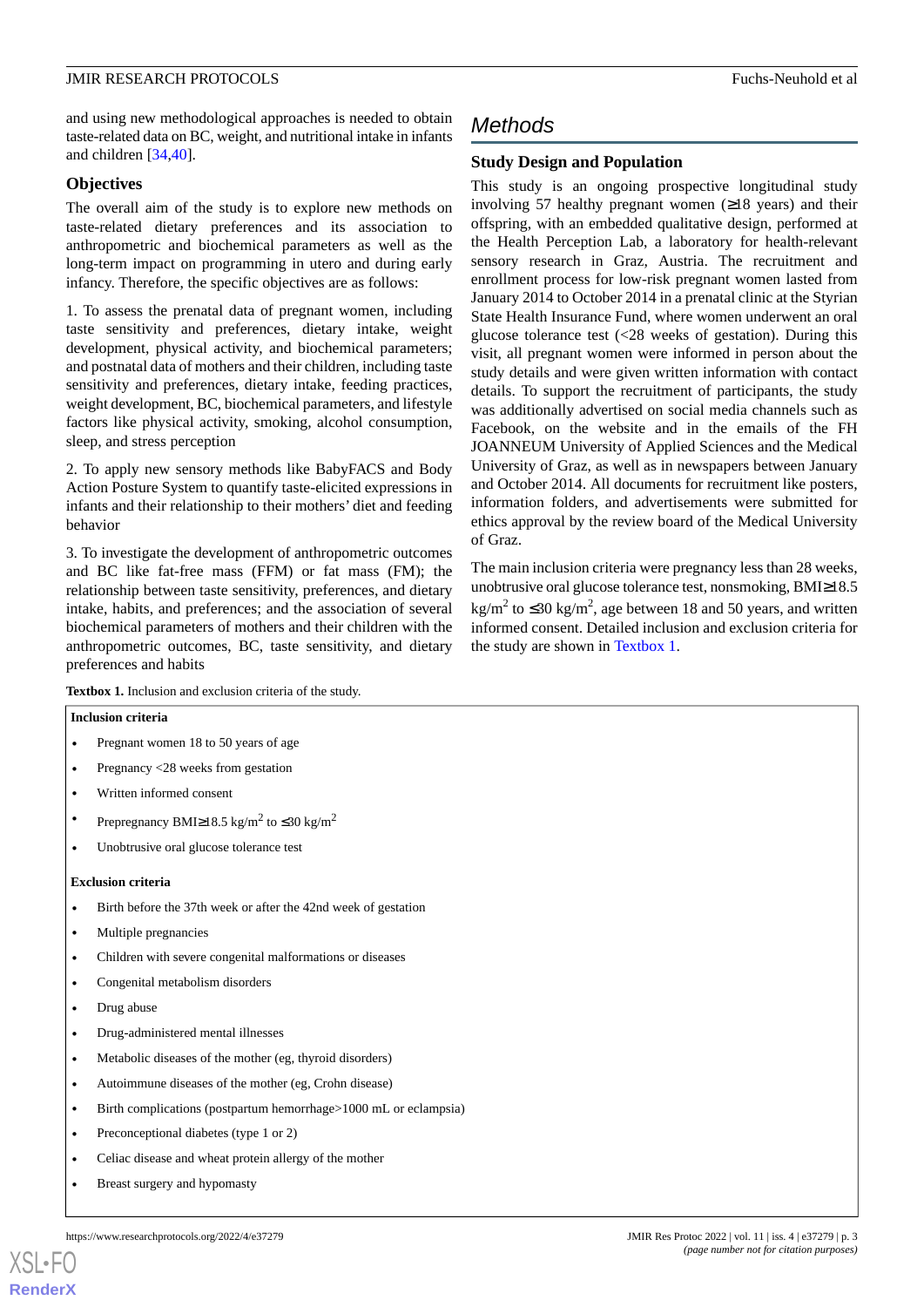Based on our strict inclusion and exclusion criteria, 3 of the 57 recruited women were excluded from the study. Therefore, a total of 54 women were eligible to participate in 2 center visits during their pregnancy, the first between 24 and 28 weeks of gestation (TP1) and the second in the third trimester of pregnancy, preferably between 32 and 34 weeks of gestation (TP2). Further, 2 visits were conducted with the same mother-infant pairs between 6 and 8 weeks (TP3) and between 14 and 16 weeks after delivery (TP4). The study participants are subsequently followed-up by (1) an internet-based questionnaire survey and a stool sample 1 year postpartum (FU1) and (2) a center visit to the laboratory with the mother-infant pairs at 3 to 3.5 years (FU2) and 6 years after delivery, including an extended web-based questionnaire survey (FU3), scheduled until the end of 2022. For the qualitative approach, 1 year after delivery, a purposive sampling strategy was used to record a wide variety of experiences and perspectives to obtain greater insights into women's attitudes and beliefs regarding lifestyle changes. Within the first-year follow-up, qualitative semistructured interviews were conducted with a subsample of 24 women from the study population. Sociodemographic factors like income, educational and migration background, and age as well as further gravidity were considered and self-reported by the participants at the first center visit and updated regularly [\(Figure 1\)](#page-3-0).

<span id="page-3-0"></span>

# **Ethics Approval**

The study protocol was approved by and registered with the ethical review board of the Medical University of Graz (EC No 26-066 ex 13/14). All participants were informed in detail about the procedures and measurements by a medical doctor and they provided written consent. Access to the generated data is restricted to the immediate research team, and only coded data stored on a secure internal server of the FH JOANNEUM University of Applied Sciences are used for analysis.

# **Sample Size**

We decided the number of participants for our study based on studies where sample sizes reached approximately 50-70 persons [[21](#page-10-12)[,40](#page-11-10)]. Additionally, feasibility reasons and recruitment experiences were considered for the laboratory setting and geographical region. Thus, we aimed to include up to 60 women.

# **Data Collection**

This study is conducted by an interdisciplinary team of dieticians, midwives, health scientists, information managers, nutritionists, statisticians, and biomedical analysts. Data were collected by trained health professionals twice during pregnancy, during the second and fourth month postpartum, and within the follow-up phase at 1, 3 to 3.5, and 6 years after delivery. Data collected during each stage included anthropometry, questions about health, and smoking and drug status, as well as changes regarding sociodemographic information.

#### **Methods of Measurement**

# *Anthropometry and BC*

[XSL](http://www.w3.org/Style/XSL)•FO **[RenderX](http://www.renderx.com/)**

Maternal prepregnancy BMI was calculated from the height measured with a stadiometer (seca 213, seca) without shoes, and the prepregnancy weight was obtained from the medical

records or was self-reported at the first study visit to the laboratory. All the data on weight during pregnancy were obtained from the medical records (national mother-child booklet), whereas weight measurements after delivery were collected with a calibrated scale (seca 877, seca), with the participants lightly dressed and not wearing shoes. GWG was determined by subtracting the women's prepregnancy weight and, if not available, the early first trimester weight from their last measured weight before delivery.

The infants' length, weight, head circumference, and BC were collected in the laboratory by trained midwives. The BC, FM, FFM, and weight at TP3 and TP4 were assessed using air displacement plethysmography (ADP)(PEA POD, COSMED). Length was measured with a mobile measuring board (seca 210, seca) and head circumference with a nonflexible head circumference tape measure for infants (seca 212, seca). The BMI, fat mass index (FMI), and fat-free mass index (FFMI) were calculated in kg/m² by the system using the following equations: BMI = body mass (kg) / (body height  $[m])^2$ , FMI = fat mass  $(kg) / (body height [m])^2$ , and FFMI = fat-free mass  $(kg) / (body height [m])^2$ .

Follow-up data collection of the BC is ongoing for the mother-child pairs, and it is measured by ADP (BOD POD, COSMED). Additionally, triceps skinfold thickness measurements of the children are performed by trained nutritional experts using a Harpenden Skinfold Caliper in triplicate on the left arm with the arm slightly bent. In addition, the upper arm circumference of the child is determined using a tape measure. Further data on the weight, length, and head circumference at birth and beyond are being obtained from medical records.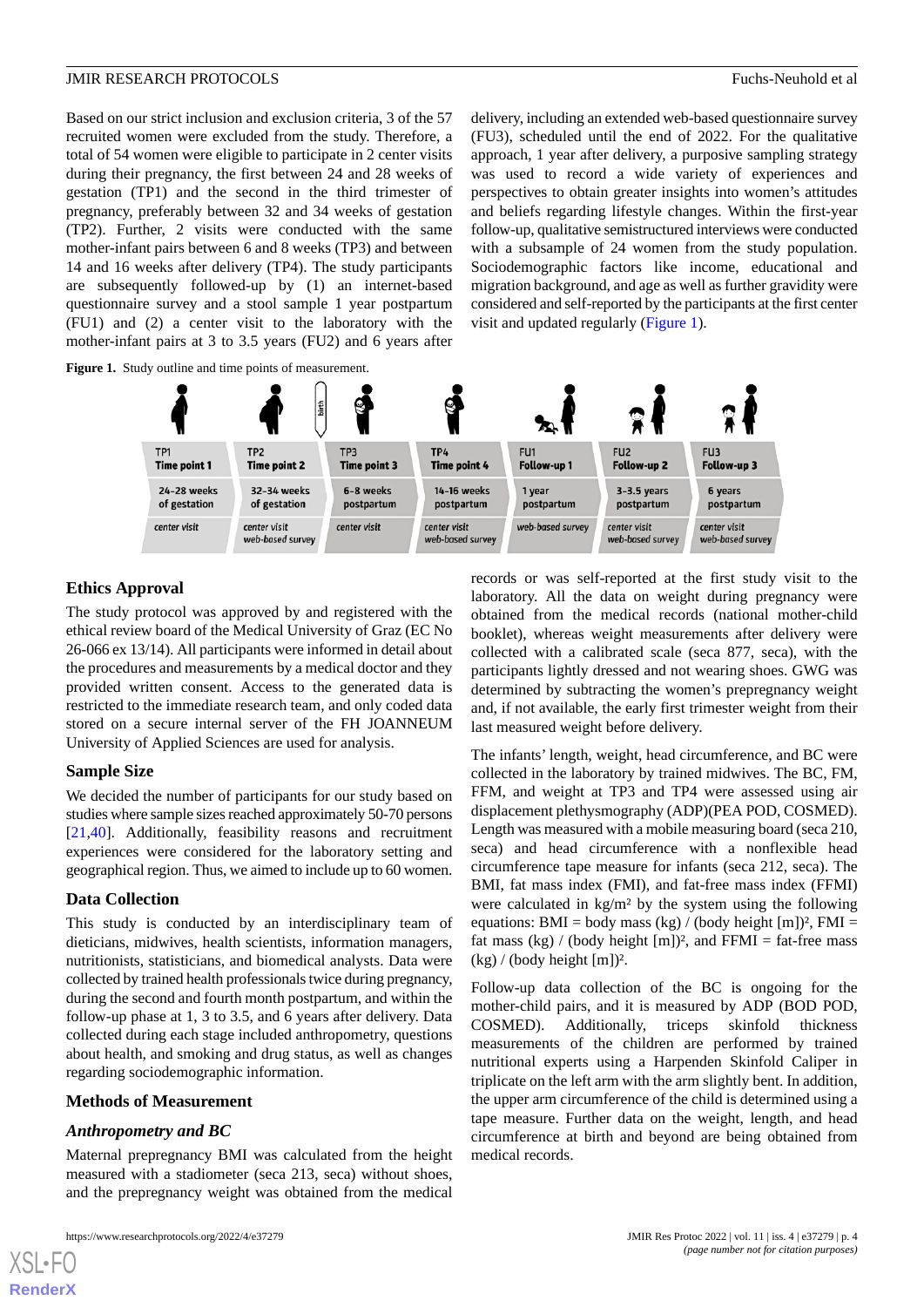#### *Taste Perception and Facial Expression*

As a measure of taste sensitivity threshold, tests for sweet and salty tastes were performed with women at TP2 and after delivery at TP3 and TP4. To keep the time burden low for participants, simplified, modified versions of the original DIN ISO 3972 and the Busch-Stockfisch version (2012) were used. The aqueous solutions were prepared according to DIN ISO 3972 using sucrose and iodine-free sodium chloride. The number of samples for the determination of taste sensitivity was modified from 10 to 5 for each stimulus, whereby the concentrations were not changed. Each sample was prepared from the respective stock solution (50 g sucrose/500 mL; 25 g sodium chloride/250 mL). Sensory tests were performed under standardized conditions in sensory booths to keep external influences as low as possible.

Preferences for the sensations of fat, sweet and fat, and salt and fat were assessed in women by making them taste crackers. Pretests aimed to find a common and well-known food item that provided the potential for experimentally modifying the fat, sugar, and salt concentrations. Considering the storage and preparation possibilities, crackers were found suitable. The crackers contained wheat flour, water, refined plant oil, salt, and sugar in specified concentrations. The basic recipe was adapted from Knof et al [[41\]](#page-11-11). The participants' preferences (sweet: sucrose-high 30% vs low 15 % and fat-15% each; salty: sodium chloride-high 2.5% vs low 1% and fat-15% each; fatty: fat-high 25% vs low 10 % and salt-0.7% each) were assessed by performing 3 pairwise comparisons of 2-alternative forced-choice tests with specified amounts of salt, sugar, and fat. Concentrations of sugar, salt, and fat content were selected according to the amounts derived from the available range of crackers in Austrian stores.

Infants' taste preferences for sweet and salt were assessed at TP3 and TP4. Droplets of aqueous solutions with different concentrations (low and high) of lactose (0.2 and 0.4 mL) and sodium chloride (0.085 and 0.17 mL) were administered by a researcher with a transparent 1 mL pipette while obtaining audiovisual recordings of the infants' reactions to the stimuli. To familiarize the infants with the test setting and method, 2 servings of water were used as the control condition. The infants' reactions were recorded by 2 video cameras (IDS 5241VSE-C-SD32, IDS Imaging Development Systems GmbH; AXIS 211M Network Camera, Axis Communications AB), a 3D camera (Microsoft Kinect), and by a microphone (Sennheiser ME 66, Sennheiser Electronic GmbH & Co. KG). The test setting is shown schematically in [Figure 2.](#page-4-0)

<span id="page-4-0"></span>Figure 2. Test setting for recording infants' expressions pertaining to taste stimuli.



The infants' reactions to the stimuli were coded by 2 trained coders using BabyFACS [[21](#page-10-12)[,42](#page-11-12)] for facial movements as well as the Body Action Posture System for body movements [\[43](#page-11-13)[,44\]](#page-11-14). After the 2 coders manually coded and detailed all the distinct facial action units that the infants produced, the correspondence was checked using an intraclass correlation coefficient. Automated emotion recognition using the Noldus FaceReader 5.0 software ( Noldus Information Technology) was performed, and correlations with the coders' observations were calculated to validate its results. In addition, the assessments of the coders and FaceReader regarding the infants' reactions to the taste stimuli were validated through additional assessment by the mothers, who were present (yet prevented from interaction) during the testing period.

At FU2 and FU3, the taste preference tests for sweet crackers were performed with the mother-child pairs, as previously described. Additionally, because of the known connection between the perception of bitter taste and the consumption of high-fat or sweet foods [\[45](#page-11-15)], the bitter perception of 6-n-propylthiouracil (PROP) was tested with the mother-child pairs at FU2 and FU3. Therefore, a strip of thin filter paper was impregnated with a 0.56 mM PROP solution [\[46](#page-11-16)] and placed on the participants' tongue for a maximum of 20 seconds. Afterward, the subjects were asked about the perceived taste of the test strip. The so-called PROP tasters perceived the taste as negative (eg, bitter, sour, disgusting, spicy). Nontasters have no taste sensitivity to PROP [\[47](#page-11-17),[48\]](#page-11-18).

The sensory preferences for specific food items rich in salt, sugar, and fat were additionally assessed by a recently developed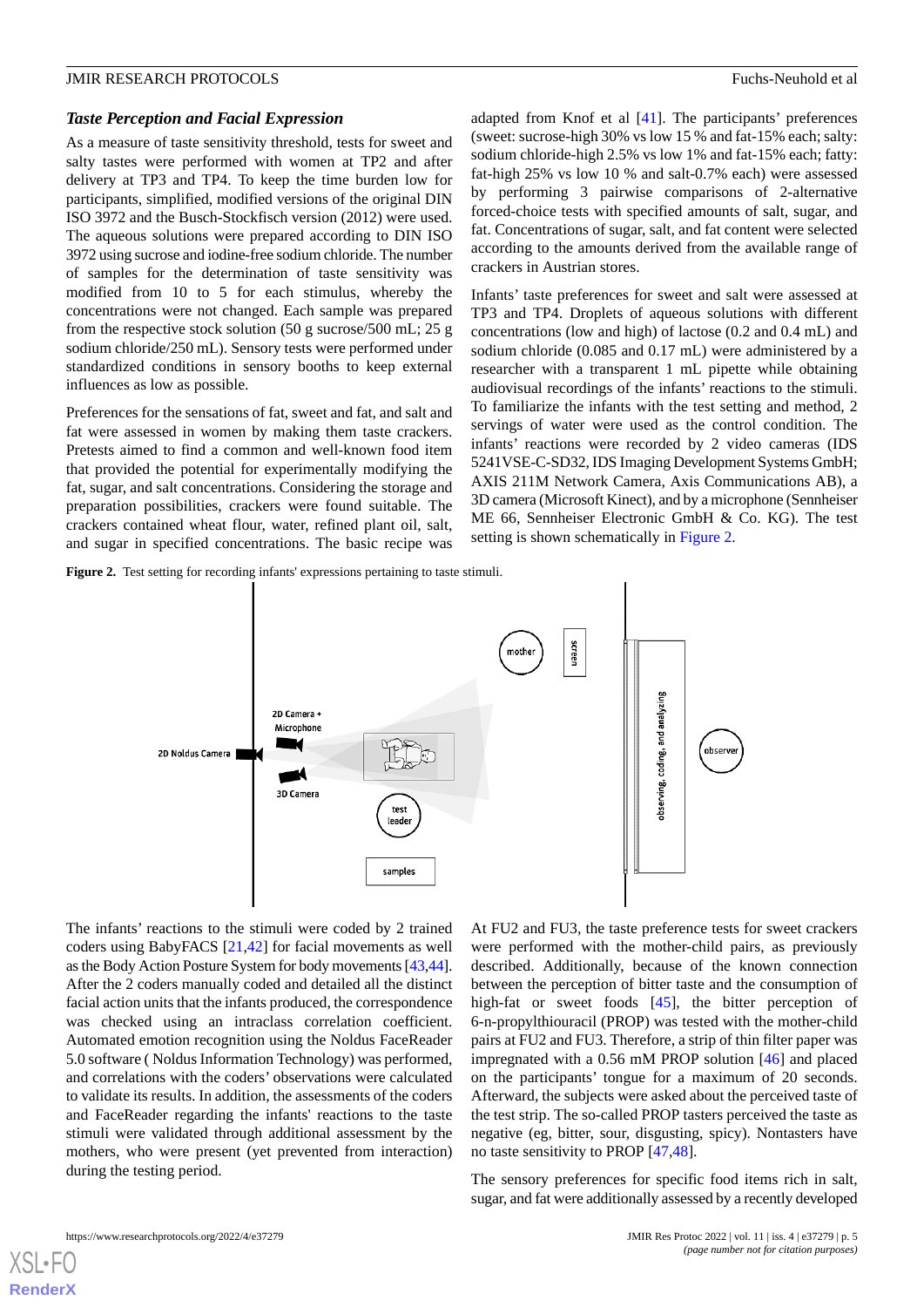and validated questionnaire called PrefQuest [\[49](#page-11-19)]. PrefQuest was translated into German, typical food items were adopted to the Austrian region, and it was subsequently used with permission from Deglaire et al [[49\]](#page-11-19). PrefQuest quantitatively recalled the participants' liking for the sensations of fat, fat-and-salt, and fat-and-sweet and includes four types of items: (1) liking for sweet, fatty-sweet, and fatty-salty foods, (2) preferences for the level of seasoning by adding salt, sweeteners, or fat, (3) preferences for the types of dishes on a restaurant menu, and (4) overall questions about sweet-, salt- and fat-related behaviors [\[49](#page-11-19)].

# *Laboratory Analyses of Biochemical Parameters*

Maternal plasma and serum samples were taken at TP1 and TP2 during pregnancy and at TP3 and TP4 after delivery. Maternal breast milk was collected at TP3 and TP4. Stool samples from the mothers and children were collected at each of the center visits in the laboratory and from the children at the follow-up visits. Blood and breast milk samples were immediately stored at –20 °C until frozen and were then stored at –80 °C until analysis. Before analysis, all samples were kept at room temperature except the samples for the determination of eicosanoids, which were kept at 4 °C.

#### **Eicosanoids**

Blood eicosanoids were analyzed by liquid chromatography and mass spectrometry (DNA). The extraction was performed as described previously [\[50](#page-11-20)]. In brief, 500 μL plasma was immediately treated with 500 µL of 5% methanol/0.1% formic acid and spiked with 20 μL of internal standards (ISTDs, Cayman Europe, 95 nM). Compound extraction was performed with solid phase extraction using Oasis HLB (60 mg/30 μm, Waters). Samples were loaded onto the cartridges preconditioned with  $2\times1$  mL methanol and equilibrated with  $2\times1$  mL 5 % methanol/0.1 % formic acid. Each column was washed with  $2\times1$  mL of 5% methanol/0.1% formic acid. The column was dried under vacuum and the eicosanoids were eluted with  $2\times0.75$ mL volumes of methanol. The eluent was reduced to dryness under vacuum at 55 °C. The dried extract was subsequently reconstituted in 0.1 mL of methanol for measurement. Samples were analyzed by liquid chromatography (Agilent 1290, Agilent) coupled to electrospray ionization on a triple quadrupole mass spectrometer (Agilent 6460, Agilent). For analysis, 4 μL of the extract was injected at 5 °C. Chromatographic separation was achieved on a Waters BEH C18 column (Waters) using a flow rate of 0.4 mL/min at 40 °C during a 13-minute gradient (0-13 minutes from 25% B to 75 % B) using the solvents A, 0.1% formic acid, and B, 90:10 v/v acetonitrile/isopropanol. Electrospray ionization was performed in the negative ion mode. To detect the individual eicosanoids, dynamic multiple reaction monitoring (MRM) was performed with individually optimized MRM transitions. Data preprocessing, peak determination, and peak area integration were performed with Mass Hunter Quan (Agilent, Version B.06.00) whereas autointegration was manually inspected and corrected if necessary. The obtained peak areas of targets were corrected using appropriate ISTDs, and calculated response ratios were used throughout the analysis. Breast milk eicosanoids were determined at Lipidomix GmbH using liquid chromatography and mass spectrometry.

#### **Gut Microbiota**

Pea-sized human stool samples were collected in stool sample containers (containing 1 mL RNAlater solution) and stored at –20 °C. DNA was extracted using the MagNA Pure Bacterial DNA Kit (Roche) following the manufacturer's recommendations. Next-generation sequencing (Ion Torrent 318, Thermo Fisher Scientific) and phylogenetic as well as statistical analyses were performed in the Laboratory of Diagnostic Genome Analysis at the Institute of Pathology, Medical University of Graz, Austria. In brief, next-generation sequencing was performed with Ion Torrent 318 chips. Sequencing reactions were performed on Ion Torrent PGM using the Ion 400BP Sequencing Kit (all reagents from Thermo Fisher Scientific). Sequences were split by barcode and transferred to the Torrent Suite server. Unmapped BAM files were used as inputs for bioinformatics. All sequences were initially trimmed by a sliding window quality filter with a width of 20 nucleotides and a cutoff of Q20. Reads shorter than 100 nucleotides and reads mapping to the human genome were removed using deconseq [[51\]](#page-11-21). The resulting reads were subjected to error correction using the Acacia tool [[52\]](#page-11-22) leading to error correction of 10%-20% of the reads. Subsequently, polymerase chain reaction chimeras were removed by the usearch algorithm in de-novo and reference-based settings [\[53](#page-12-0)] and the final sequence files were analyzed using the QIIME 1.8 workflow script [\[54](#page-12-1)]. Operational taxonomic unit search was performed using the parallel\_pick\_open\_reference\_otus workflow script and the greengenes 13\_8 reference database.

# **Lipid Parameters**

Lipid parameters (total cholesterol, high-density lipoprotein, and triglycerides) were analyzed by enzyme immunoassay (DF27, DF48A, and DF69A, respectively) using the Siemens Dimension Xpand Clinical Chemistry Analyzer (Siemens Healthcare GmbH) according to the manufacturer's instructions (Siemens AG). Low- density lipoprotein was calculated according to the formula of Friedewald [\[55](#page-12-2)].

# **Hormones**

The hormones estradiol and progesterone were analyzed using an enzyme immunoassay analyzer (Abbot Architect i2000SR, Abbott GmbH) and using reagent kits 7K7225 for estradiol and 7K7725 for progesterone.

#### **Adipokines and Protein**

A subset of adipokines (AFABP: BioVendor, RD191036200R; Leptin: BioVendor RD191001100, Modrice; Irisin: Phoenix Ph. Inc, EK\_067-52; SFRP: Cloud Clone Corp, SEC842Hu; Hepcidin: DRG Diagnostics, Hepcidin-25-HS EIA) in serum and breast milk was determined by commercially available enzyme-linked immunosorbent assays. Adipokine concentration in breast milk was either expressed per mL of breast milk or was normalized to the protein content. Measurement of the protein concentration in breast milk was performed according to the method described by Bradford [\[56](#page-12-3)].

#### **Amino Acid Profile**

Amino acid profiles were determined from maternal serum and breast milk via ion exchange chromatography followed by postcolumn derivatization with ninhydrin. The measurement

 $XS$  $\cdot$ FC **[RenderX](http://www.renderx.com/)**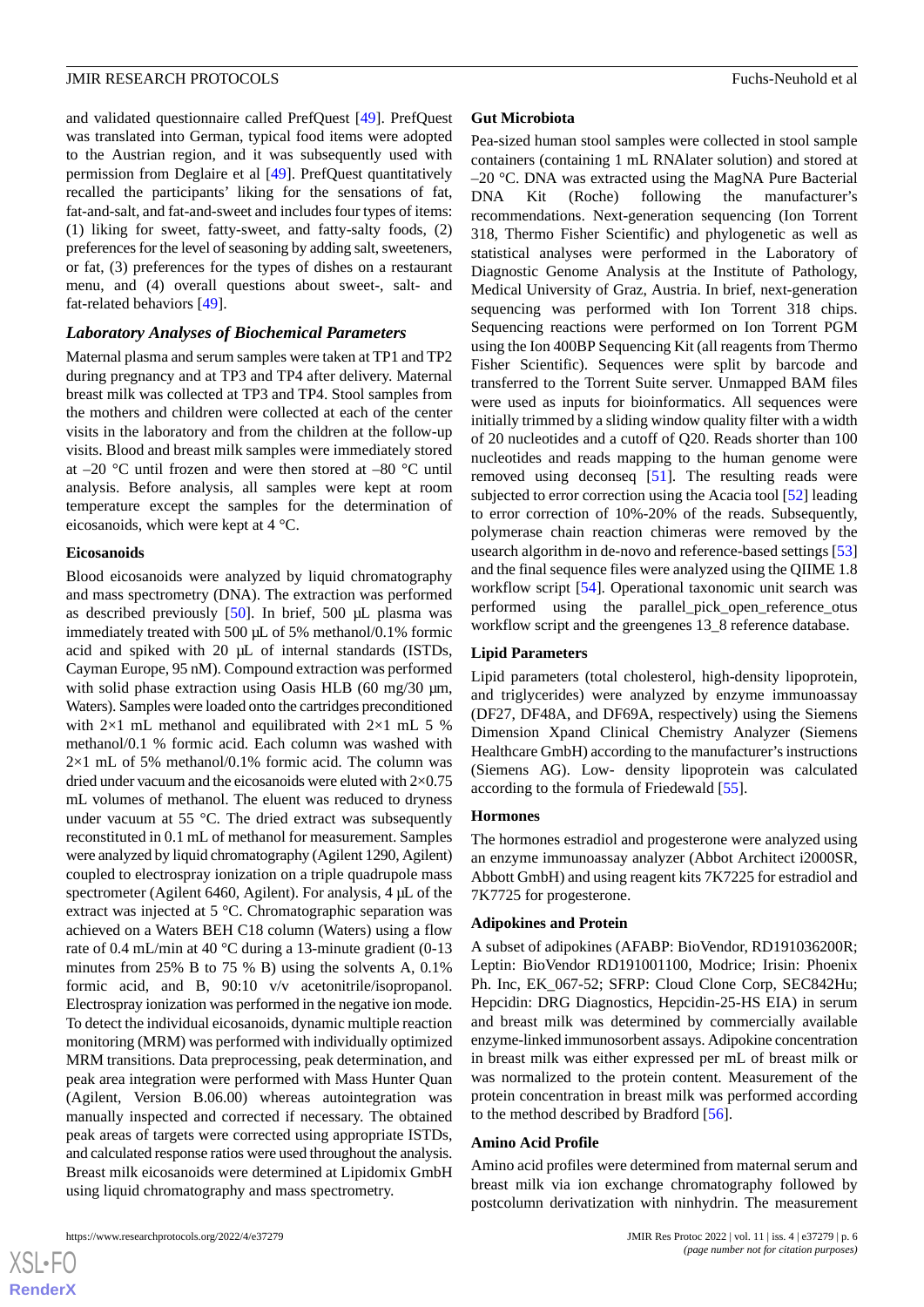was conducted at the University of Salzburg (University Clinic for Pediatrics and Adolescent Medicine) with the Biochrom 30+ Amino Acid Analyzer (Physiological System, Biochrom Ltd) according to the manufacturer's recommendations.

#### *Behavioral Variables*

#### **Dietary Data**

Maternal diet and eating behavior during and after pregnancy were assessed via (1) the valid and reliable Inventory for Eating Behavior and Weight Problems [\[57\]](#page-12-4) and (2) a recently developed web-based administrable food frequency questionnaire, called the Health Pregnancy Lactation-Food Frequency Questionnaire (HPL-FFQ), before the second and fourth center visits. The HPL-FFQ underwent pretests and expert validation and included the frequency (per day, per week, per month, rarely, or never) and quantity of the consumed food and beverage items during the last 3 months. For validating HPL-FFQ, further data were obtained using a 24-hour dietary recall at TP2 and TP4. The estimation of energy intake and nutritional composition of food items from HPL-FFQ and 24-hour dietary recalls was performed using the nut.s nutritional.software (dato Denkwerkzeuge, version: 1.32.30, 2015). All questionnaires were mailed 3 to 4 days prior to the women's appointments and were checked for completeness during center visits TP2 and TP4. Additionally, the same questionnaires are mailed to the mothers in all follow-up phases.

The children's nutritional behavior is determined by internet-based questionnaires at FU2 and FU3 using (1) the Child Eating Behavior Questionnaire [\[58](#page-12-5)], (2) the Food Neophobia Scale [[59\]](#page-12-6), and (3) a food frequency questionnaire for children (CFFQ) for the last 3 months [\[60](#page-12-7)]. Furthermore, for validation for the CFFQ, mothers are asked to recall all food and beverages consumed by their toddlers in the past 24 hours while visiting the laboratory at FU2.

#### **Feeding Practices**

Data on breastfeeding practice and duration were recorded in detail after delivery, according to the definitions of the World Health Organization [[61\]](#page-12-8). Furthermore, for evaluating the exclusivity of breastfeeding, questions were asked to determine the volume of breast milk compared to other fluid intakes. Questions regarding the kind of feeding, duration and frequency of the feeds, and supplement intake, like water, tea, or solid food, were asked in 24-hour and 7-day recalls at TP3 and TP4.

Additionally, maternal feeding characteristics were assessed using the Infant Milk Feeding Questionnaire [\[62](#page-12-9)] at TP3 and TP4 and the Child Feeding Questionnaire [\[63](#page-12-10)] at FU2 and FU3.

#### **Health Behavior, Physical Activity, and Media Consumption**

Dlugosch and Krieger's German-language General Health Behaviour Questionnaire (FEG) [[64\]](#page-12-11) was used to measure further behavioral factors of postpartum women regarding alcohol, smoking, sleep, and well-being or psychosocial stress.

To determine physical activity behavior during pregnancy, questions were asked about the frequency (0 to 7 days), duration (1 to 7 hours or more), and intensity (getting out of breath and sweating; every day to never). Physical activity in mothers was assessed using the International Physical Activity Questionnaire (IPAQ), a reliable and validated questionnaire [\[65](#page-12-12)]. For FU1, the web-based short version was used. The instrument assesses physical activity in the last 7 days with 7 items and records the activity considering different intensity levels: (1) vigorous-intensity activities, (2) moderate-intensity activities, (3) walking, and (4) sitting. Frequency (days/week) and duration (time/day) are recorded separately for each specific activity type. The long form of the IPAQ was provided at FU2 and FU3, asking details about walking and moderate- and vigorous-intensity physical activity at four intensity levels: sitting, walking, moderate intensity (eg, leisure cycling), and vigorous intensity (eg, running or aerobics). The continuous score is expressed as the median Metabolic Equivalent of Task (MET) minutes per week: MET level  $\times$  minutes of activity  $\times$ events per week. Data on the children's physical activity were collected during FU2 and FU3, according to questions from the Health Behavior in School Aged Children Questionnaire [[66\]](#page-12-13). Furthermore, media consumption of children was surveyed through a question about daily use and duration reported by the mothers during FU2 and FU3.

# **Stress and Coping Assessment**

The Stress and Coping Inventory was designed to reliably measure the current stress, the physical and psychological consequences, and its coping. Considering the subjective postpartum stress experience, 7 items were asked, each item covering an important area of life (finance, housing, workplace/training place, partnership, family and friends, disease, and life goals). At FU2 and FU3, the items regarding coping behavior were broadened [\[67](#page-12-14)].

#### *Semistructured Interviews*

The interviews took place during the period from September 2015 to February 2016 and were conducted face to face at a convenient venue suggested by the participants. After informed consent was obtained, all interviews were recorded with a voice recorder (Philips, Voice Tracer LFH0662). The topics covered in the semistructured interview schedule explored the effects of pregnancy and childbirth on the health behavior of mothers of 1-year-old children. To represent possible changes from prepregnancy to the current life situation, including the first year as a mother, the participants surveyed were asked to provide retrospective descriptions of their health behaviors and lifestyles, focusing on nutrition and exercise.

At the end of each interview, observation memos were written up by the researcher, including subjective impressions of the interview, disturbances, and other framework conditions. Additionally, frequently mentioned key topics were continuously outlined by the researcher. Subsequently, the 24 interviews were transcribed verbatim, following predefined transcription rules. An overview of the major components of the study such as time points, data, and instruments is presented in [Table 1.](#page-7-0)

 $XS$  $\cdot$ FC **[RenderX](http://www.renderx.com/)**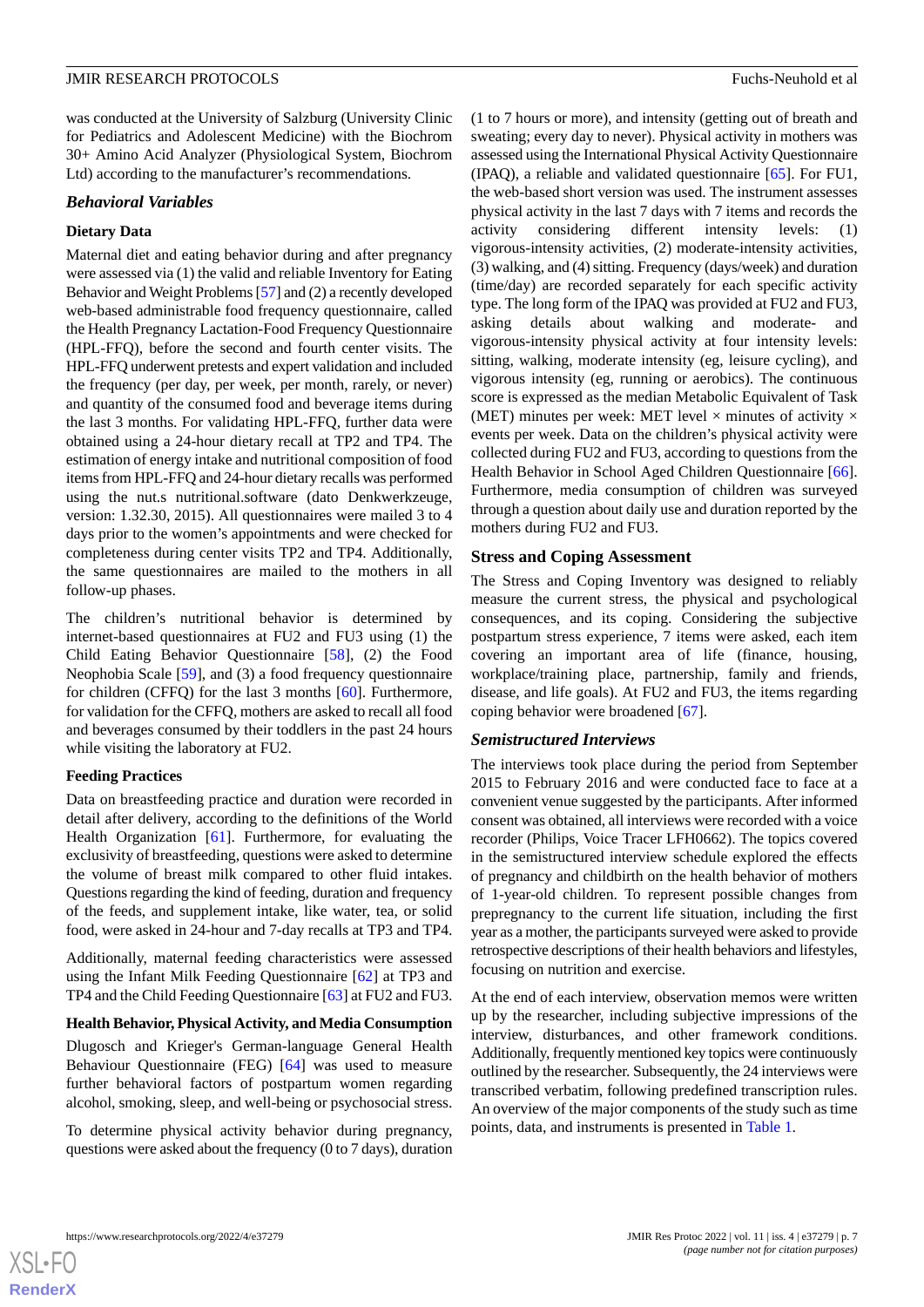<span id="page-7-0"></span>**Table 1.** Major components and instruments of the study.

| TP1 <sup>a</sup> | $TP2^b$ | TP3 <sup>c</sup> | $TP4^d$ | FU1 <sup>e</sup> | $FU2^t$ | FU3 <sup>g</sup> |
|------------------|---------|------------------|---------|------------------|---------|------------------|
|                  |         |                  |         |                  |         |                  |
|                  |         |                  |         |                  |         |                  |
|                  |         |                  |         |                  |         |                  |
|                  | ✓       | ✓                | ✓       |                  |         |                  |
|                  |         |                  |         |                  |         |                  |
| ✓                |         |                  |         |                  |         |                  |
|                  |         |                  |         |                  |         |                  |
|                  | ✓       | ✓                |         |                  |         |                  |
| ✓                |         |                  |         |                  |         |                  |
|                  |         |                  |         |                  |         |                  |
|                  |         |                  | ✓       | ✓                |         |                  |
|                  |         |                  |         |                  |         |                  |
|                  |         |                  |         |                  |         |                  |
|                  |         |                  |         |                  |         |                  |
|                  |         |                  |         |                  |         |                  |
|                  |         |                  |         | ✓                | ✓       |                  |
|                  |         |                  |         |                  |         |                  |
|                  |         |                  |         |                  |         | ✓                |
|                  |         |                  |         |                  |         |                  |
|                  |         |                  |         |                  |         |                  |
|                  |         |                  |         | ✓                |         |                  |
|                  |         |                  |         |                  |         |                  |
|                  |         |                  |         |                  |         |                  |
|                  |         |                  |         |                  |         |                  |
|                  |         |                  |         |                  |         |                  |
|                  |         |                  |         | ✓                | ✓       | ✓                |
|                  |         |                  |         |                  |         |                  |
|                  |         |                  |         |                  |         |                  |
|                  |         |                  |         |                  |         |                  |

<sup>a</sup>TP1: first center visit between 24 and 28 weeks of gestation.

<sup>b</sup>TP2: second center visit in the third trimester of pregnancy, preferably between 32 and 34 weeks of gestation.

<sup>c</sup>TP3: first visit conducted with the same mother-infant pairs between 6 and 8 weeks.

<sup>d</sup>TP4: second visit conducted with the same mother-infant pairs 14 and 16 weeks after delivery.

eFU1: first follow-up involving an internet-based questionnaire survey and collection of a stool sample 1 year postpartum.

 ${}^f$ FU2: a center visit to the laboratory with the mother-infant pairs at 3 to 3.5 years.

<sup>g</sup>FU3: visit 6 years after delivery including an extended web-based questionnaire survey.

<sup>h</sup>IMFQ: Infant Milk Feeding Questionnaire.

<sup>i</sup>CFQ: Child Feeding Questionnaire.

<sup>j</sup>HPL-FFQ: Health Pregnancy Lactation-Food Frequency Questionnaire.

<sup>k</sup>IEG: Inventory for Eating Behavior and Weight Problems.

<sup>1</sup>CEBO: Child Eating Behavior Questionnaire.

<sup>m</sup>FNS: Food Neophobia Scale.

[XSL](http://www.w3.org/Style/XSL)•FO **[RenderX](http://www.renderx.com/)**

https://www.researchprotocols.org/2022/4/e37279 JMIR Res Protoc 2022 | vol. 11 | iss. 4 | e37279 | p. 8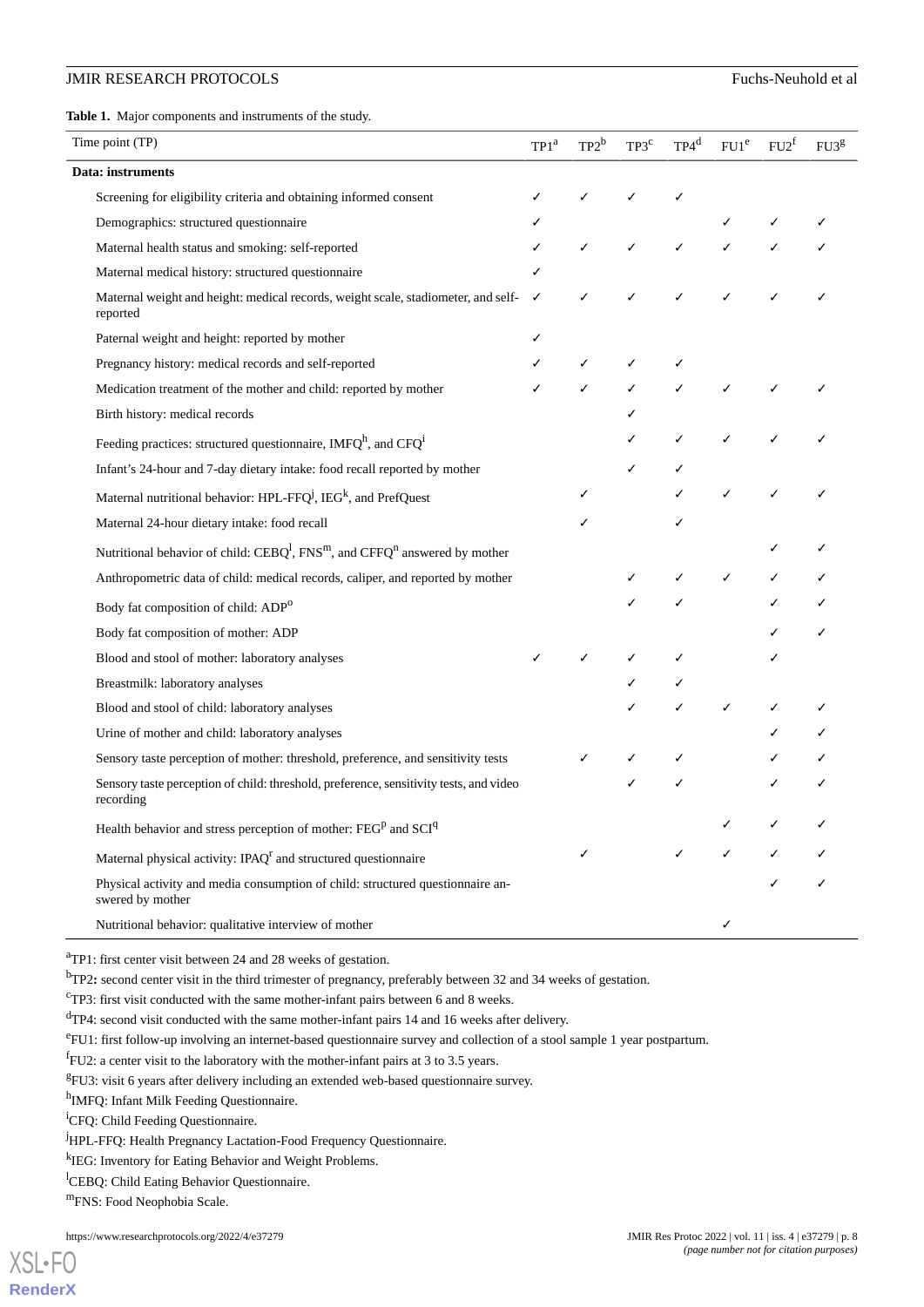<sup>n</sup>CFFQ: food frequency questionnaire for children.

<sup>o</sup>ADP: air displacement plethysmography.

PFEG: Dlugosch and Krieger's German-language General Health Behaviour Questionnaire.

<sup>q</sup>SCI: Stress and Coping Inventory.

<sup>r</sup>IPAQ: International Physical Activity Questionnaire.

### **Data Analysis and Dissemination**

Quantitative data analyses will be performed using SPSS Version 27 (IBM Corporation). Baseline data will be presented descriptively. Continuous variables will be presented as means (with standard deviations). Categorical variables will be presented as absolute numbers and rates. Mean nutrition values are derived by participant-individual averaging. Parameters that are not normally distributed will be either log transformed or analyzed using nonparametric methods. Group comparisons will be performed using chi-square tests for categorical characteristics and *t* tests, ANOVA, or Mann-Whitney *U* tests for continuous variables. Correlation and regression analyses are used to investigate the association between various exposure variables of interest and the longitudinal outcomes. Furthermore, associations between the aforementioned parameters as well as the BMI of the children, the collected biomarkers, and children's taste perception, sensitivity, and preferences were investigated by explorative data analysis. Associations with maternal weight gain and the children's weight will be analyzed using ANOVA models adjusted for possible confounders. Relationships between the mothers' senses or preferences of taste during and after pregnancy and the children's taste preferences are shown in contingency tables. Univariate models will be established initially to explore the association between the exposure variables and each outcome. Effects of potential confounders are adjusted in the multivariable models.

Qualitative data will be analyzed using f4analyse, a tool for data coding, sorting, and categorizing. A thematic approach and triangulation with the quantitative data (if possible) will be used to identify themes informed by the methods of Braun and Clarke [[68\]](#page-12-15).

Analyses on taste-related data and their association with BC, weight, and food intake in mother-infant pairs are scheduled starting with the completion of FU3 by the end of 2022. Subsequently, the dissemination of the results obtained from the newly developed methods should be started first, for example, the validation of the HPL-FFQ. Findings on taste sensory methods related to nutrition, biomarkers, and BC should be published in peer-reviewed journals and presented at high-level conferences by the end of 2023. Therefore, dissemination of results will occur regardless of the outcomes (positive or negative).

# *Results*

 $XS$  $\cdot$ FC **[RenderX](http://www.renderx.com/)**

Out of the 57 recruited healthy women, 54 participated in the explorative pilot study, whereas 47 mother-child pairs completed data collection from 4 center visits. The follow-up phase is scheduled for the end of 2022. Data analysis and dissemination of the main findings should be completed by the end of 2023. This study was conducted according to the guidelines laid down

in the Declaration of Helsinki, and all procedures involving human subjects were approved by the local ethics committee of the Medical University of Graz (EC No 26-066 ex 13/14). Written informed consent was obtained from all subjects. The study was funded by the Austrian Research Promotion Agency (FFG, grant 839098). The study contents have undergone peer review by the funding body and the funding sources were not involved in conducting the research and will not have any role during execution, analyses, interpretation of the data, or in the decision to publish the results.

# *Discussion*

# **Overview**

One of the many factors influencing dietary habits are sensory experiences, with the possibility of shaping and modifying flavor perception and developing strategies for promoting healthy diet in children with a positive food variety [\[30](#page-11-1)]. Several studies indicate that prenatal exposure and postnatal feeding practices, especially breastfeeding, have been associated with flavor stimulation and moderately lower childhood obesity [\[6](#page-10-20),[8\]](#page-10-4). To analyze the multifactorial process with respect to overweight or obesity, new methodological approaches that consider different influences are needed to study taste-related data and their association with BC, weight, and food intake in infants and children [\[34](#page-11-5),[40\]](#page-11-10).

This paper focuses on the study protocol, providing details on the measurement methods. Assessing the mother's and child's taste perception, including audiovisual data and the BC at several time points, is an innovative approach and can provide insights into a different and scarcely explored field of health-related sensory research to prevent childhood and adult obesity development. Long-term data are collected and analyzed under standardized conditions in the prenatal period from healthy mothers, following strict inclusion and exclusion criteria, and in the postnatal period from mother-infant pairs by an interprofessional team to reveal insights for follow-up studies and provide an interdisciplinary understanding of the factors influencing food preferences and weight development in early life.

The anticipated main findings of the study should address the application of new sensory assessment methods using BabyFACS to identify taste-specific data in infants and its association with diet, BC-related biomarkers with a focus on eicosanoids, and fat-related indices like FMI and FFMI as well as the correlation of breast milk parameters with the infants' intestinal microbiota, which are potentially involved in the early prediction of the development of childhood overweight and obesity.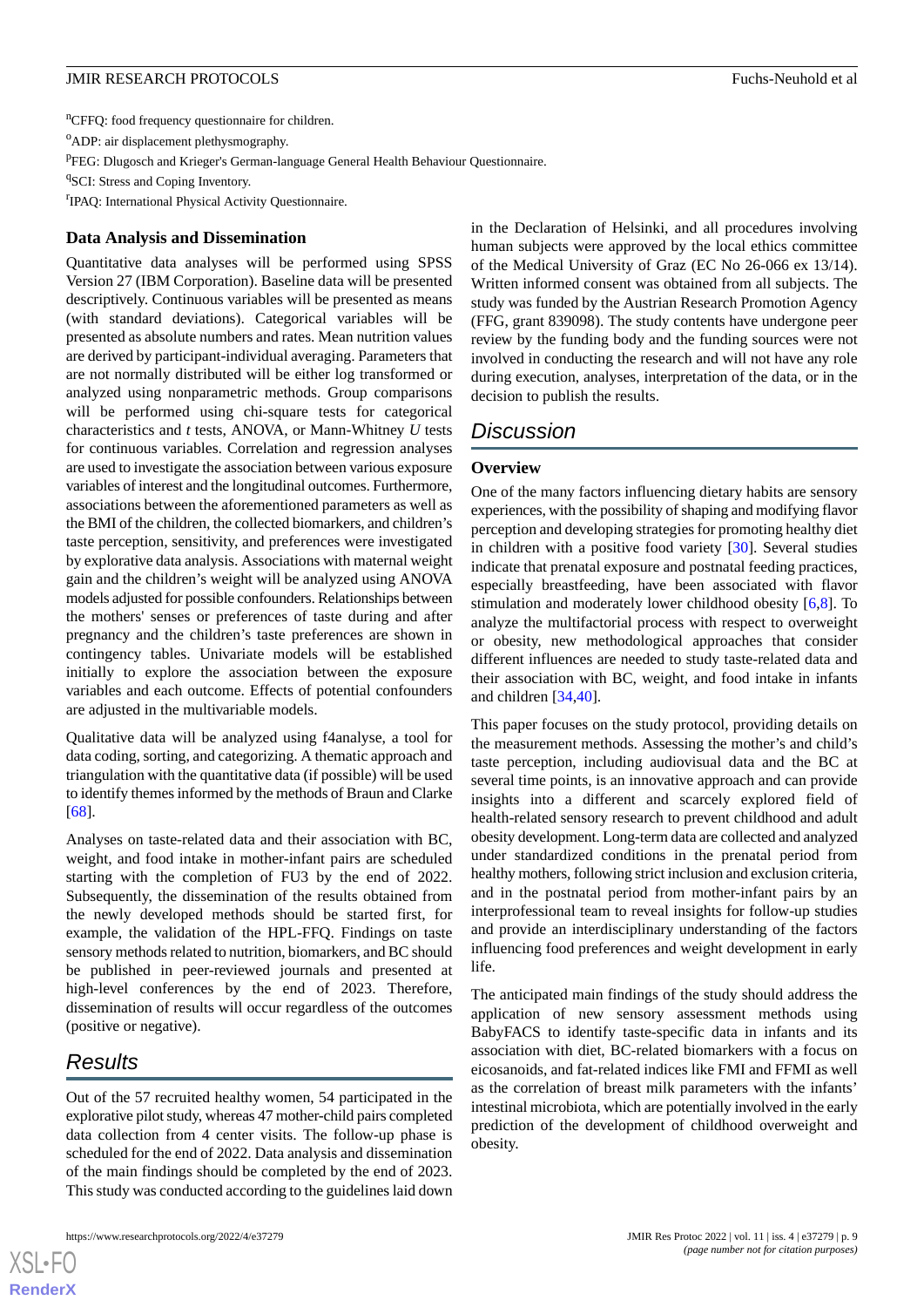# **Potential Strengths and Limitations**

This explorative study combines long-term quantitative and qualitative data collection of sensory, anthropometric, nutritional, and biochemical parameters of mother-infant pairs and is characterized by several strengths. First, the study population is small and homogeneous because of selection using strictly defined and comprehensive inclusion and exclusion criteria; the data are thoroughly documented with a follow-up period of 6 years. Nevertheless, the results need to be interpreted carefully, but the sample homogeneity and detailed descriptions provided by the participants are sufficient for exploratory analyses and method development. Thus, the development of an audiovisual test setting for recording infants' expressions pertaining to taste stimuli between the sixth and eighth week after birth and the processing of these data using BabyFACS and the Body Action Posture System is a special innovation in this study. In addition, BC could be measured accurately with ADP. Further, prenatal and postnatal nutrient intakes are assessed via a recently validated but not yet published instrument called the HPL-FFQ. For validation purposes, 2 24-hour recalls were performed as in-depth face-to-face interviews by a trained nutrition expert. Moreover, recall errors and bias in the dietary intake and physical activity assessments cannot be ruled out completely. Another limitation is the fact that the data categories retrieved from the medical records may be not exhaustive and may show heterogeneous quality due to different data collection

procedures. Information such as the prepregnancy body weight and body weight during the first trimester could not be objectively measured because the first visit was set from 24 to 28 weeks of gestation. Furthermore, postponements of visits must be expected and may influence the week of pregnancy in the defined visit period.

### **Future Directions**

We assume that the identified parameters in our explorative study could be useful for elucidating connections between maternal metabolic and nutritional status and infant development. Therefore, future studies must focus on determining the relationships between the mother's and child's taste parameters, including audiovisual data, candidate biomarkers from maternal blood or breast milk, infants' fat-related indices, and gut microbiota composition, especially in the first year of life. Additionally, the findings from our study could be an important step toward the establishment of further diagnostic and interventional strategies targeting childhood obesity and early body fat development. Although there are many unanswered questions related to the complex development of obesity, these results might encourage the confirmation of the identified parameters within a larger cohort to quantify the effect of early stimulation of taste and preferences as well as assess potential differences and similarities between population groups.

#### **Acknowledgments**

We thank the Austrian Research Promotion Agency for funding the study and the Styrian State Health Insurance Fund for its support in the recruitment phase. We sincerely thank all the women with their children who participated in the study. Furthermore, we acknowledge Ms. Susanne Maunz's valuable support in the idea development and application phase as well as her contribution toward developing the overarching research strategy. We acknowledge the staff at the Institute for Medical Informatics, Statistics and Documentation and the Coordination Center for Clinical Trials at the Medical University of Graz, who supported the project. We appreciate Ms. Daniela Gmeindl-Tscherner's valuable assistance in providing advice for securing ethics approval and Mr. Daniel Fabry's assistance for study-specific matters.

# **Authors' Contributions**

BFN wrote the project grant and was awarded funding for the research. BFN and EP are responsible for the study. BFN, MR, MvdK, and EP contributed to developing the overarching research strategy and study design. WS, MP, AR, NS, AK, and JM designed the details of the study procedure. BFN drafted the manuscript, and WS, MP, AR, NS, AK, JM, MHW, ALA, and IW provided specific content. BS and SH are members of the Advisory Group and offered strategic and academic counseling for the study. AB provided statistical advice and expertise. MK provided expert advice. All authors have read and approved the final manuscript.

#### **Conflicts of Interest**

None declared.

# <span id="page-9-0"></span>**Multimedia Appendix 1**

<span id="page-9-1"></span>Peer-review report. [[PDF File \(Adobe PDF File\), 51 KB](https://jmir.org/api/download?alt_name=resprot_v11i4e37279_app1.pdf&filename=babb8355a64bb63bf978c1539ae40728.pdf)-[Multimedia Appendix 1\]](https://jmir.org/api/download?alt_name=resprot_v11i4e37279_app1.pdf&filename=babb8355a64bb63bf978c1539ae40728.pdf)

#### **References**

- 1. Barker DJP, Osmond C. Infant mortality, childhood nutrition, and ischaemic heart disease in England and Wales. The Lancet 1986 May;327(8489):1077-1081. [doi: [10.1016/S0140-6736\(86\)91340-1](http://dx.doi.org/10.1016/S0140-6736(86)91340-1)]
- 2. Rauschert S, Kirchberg FF, Marchioro L, Koletzko B, Hellmuth C, Uhl O. Early programming of obesity throughout the life course: a metabolomics perspective. Ann Nutr Metab 2017 Mar;70(3):201-209 [\[FREE Full text](https://www.karger.com?DOI=10.1159/000459635)] [doi: [10.1159/000459635\]](http://dx.doi.org/10.1159/000459635) [Medline: [28301839](http://www.ncbi.nlm.nih.gov/entrez/query.fcgi?cmd=Retrieve&db=PubMed&list_uids=28301839&dopt=Abstract)]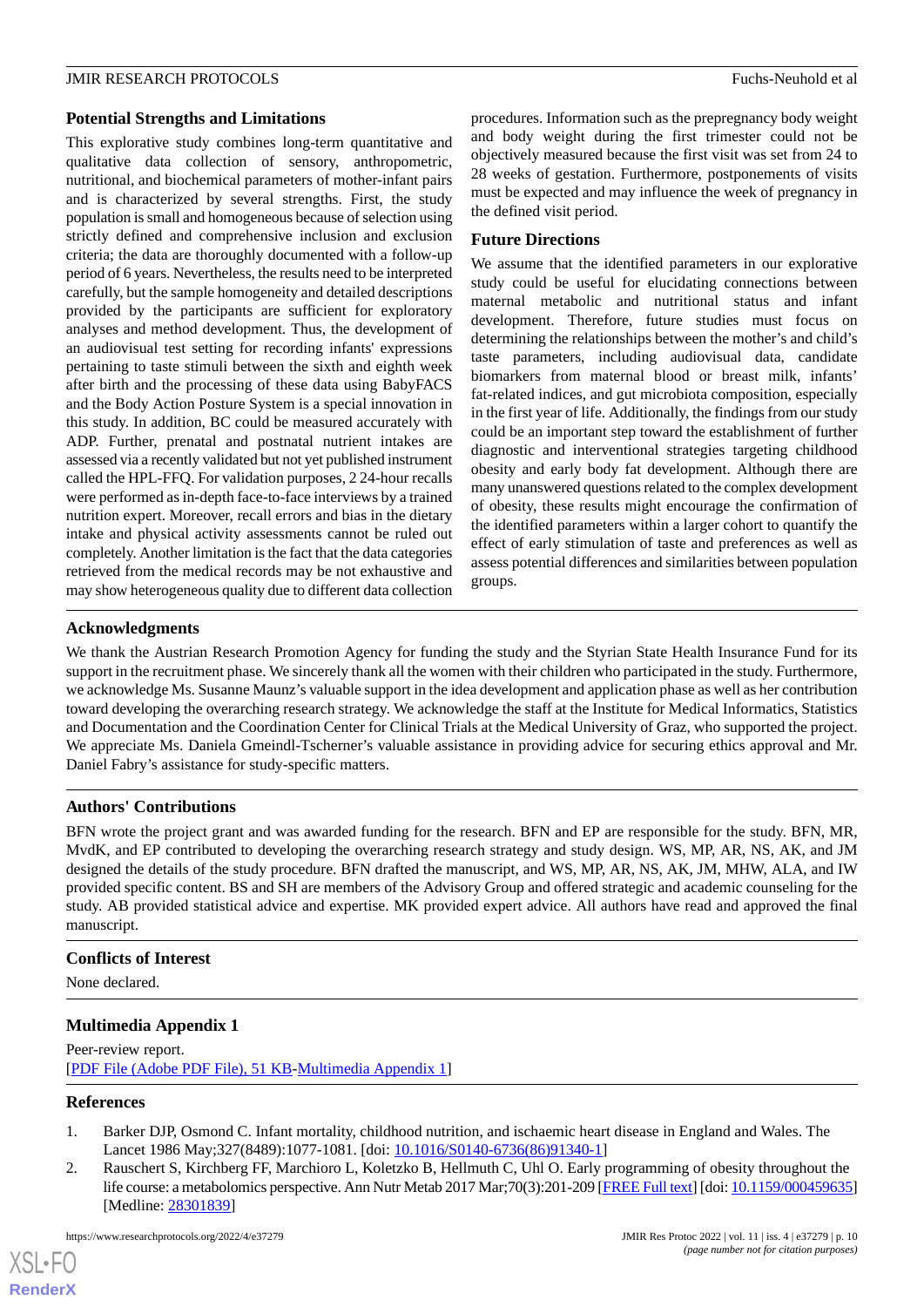- <span id="page-10-0"></span>3. Young MF, Hong Nguyen P, Addo OY, Pham H, Nguyen S, Martorell R, et al. Timing of gestational weight gain on fetal growth and infant size at birth in Vietnam. PLoS One 2017 Jan;12(1):e0170192 [\[FREE Full text\]](https://dx.plos.org/10.1371/journal.pone.0170192) [doi: [10.1371/journal.pone.0170192\]](http://dx.doi.org/10.1371/journal.pone.0170192) [Medline: [28114316](http://www.ncbi.nlm.nih.gov/entrez/query.fcgi?cmd=Retrieve&db=PubMed&list_uids=28114316&dopt=Abstract)]
- <span id="page-10-2"></span><span id="page-10-1"></span>4. Andres A, Shankar K, Badger TM. Body fat mass of exclusively breastfed infants born to overweight mothers. J Acad Nutr Diet 2012 Jul;112(7):991-995. [doi: [10.1016/j.jand.2012.03.031\]](http://dx.doi.org/10.1016/j.jand.2012.03.031) [Medline: [22889630](http://www.ncbi.nlm.nih.gov/entrez/query.fcgi?cmd=Retrieve&db=PubMed&list_uids=22889630&dopt=Abstract)]
- <span id="page-10-20"></span>5. Hoffman D, Reynolds R, Hardy D. Developmental origins of health and disease: current knowledge and potential mechanisms. Nutr Rev 2017 Dec; 75(12): 951-970. [doi: [10.1093/nutrit/nux053\]](http://dx.doi.org/10.1093/nutrit/nux053) [Medline: [29186623\]](http://www.ncbi.nlm.nih.gov/entrez/query.fcgi?cmd=Retrieve&db=PubMed&list_uids=29186623&dopt=Abstract)
- <span id="page-10-3"></span>6. Koletzko B, Brands B, Poston L, Godfrey K, Demmelmair H, Early Nutrition Project. Early nutrition programming of long-term health. Proc Nutr Soc 2012 Aug;71(3):371-378. [doi: [10.1017/S0029665112000596\]](http://dx.doi.org/10.1017/S0029665112000596) [Medline: [22703585](http://www.ncbi.nlm.nih.gov/entrez/query.fcgi?cmd=Retrieve&db=PubMed&list_uids=22703585&dopt=Abstract)]
- 7. Hui AL, Back L, Ludwig S, Gardiner P, Sevenhuysen G, Dean HJ, et al. Effects of lifestyle intervention on dietary intake, physical activity level, and gestational weight gain in pregnant women with different pre-pregnancy Body Mass Index in a randomized control trial. BMC Pregnancy Childbirth 2014 Sep;14:331 [\[FREE Full text\]](https://bmcpregnancychildbirth.biomedcentral.com/articles/10.1186/1471-2393-14-331) [doi: [10.1186/1471-2393-14-331\]](http://dx.doi.org/10.1186/1471-2393-14-331) [Medline: [25248797](http://www.ncbi.nlm.nih.gov/entrez/query.fcgi?cmd=Retrieve&db=PubMed&list_uids=25248797&dopt=Abstract)]
- <span id="page-10-5"></span><span id="page-10-4"></span>8. Barker DJP. Sir Richard Doll Lecture. Developmental origins of chronic disease. Public Health 2012 Mar;126(3):185-189. [doi: [10.1016/j.puhe.2011.11.014](http://dx.doi.org/10.1016/j.puhe.2011.11.014)] [Medline: [22325676](http://www.ncbi.nlm.nih.gov/entrez/query.fcgi?cmd=Retrieve&db=PubMed&list_uids=22325676&dopt=Abstract)]
- 9. Ventura AK, Mennella JA. Innate and learned preferences for sweet taste during childhood. Curr Opin Clin Nutr Metab Care 2011 Jul;14(4):379-384. [doi: [10.1097/mco.0b013e328346df65\]](http://dx.doi.org/10.1097/mco.0b013e328346df65)
- <span id="page-10-6"></span>10. Mennella JA, Bobowski NK. The sweetness and bitterness of childhood: insights from basic research on taste preferences. Physiol Behav 2015 Dec;152(Part B):502-507 [\[FREE Full text\]](http://europepmc.org/abstract/MED/26002822) [doi: [10.1016/j.physbeh.2015.05.015](http://dx.doi.org/10.1016/j.physbeh.2015.05.015)] [Medline: [26002822](http://www.ncbi.nlm.nih.gov/entrez/query.fcgi?cmd=Retrieve&db=PubMed&list_uids=26002822&dopt=Abstract)]
- 11. Liem DG. Infants' and children's salt taste perception and liking: a review. Nutrients 2017 Sep;9(9):1011 [\[FREE Full text](https://www.mdpi.com/resolver?pii=nu9091011)] [doi: [10.3390/nu9091011](http://dx.doi.org/10.3390/nu9091011)] [Medline: [28902163\]](http://www.ncbi.nlm.nih.gov/entrez/query.fcgi?cmd=Retrieve&db=PubMed&list_uids=28902163&dopt=Abstract)
- 12. Drewnowski A. Taste preferences and food intake. Annu Rev Nutr 1997 Jul;17:237-253. [doi: [10.1146/annurev.nutr.17.1.237\]](http://dx.doi.org/10.1146/annurev.nutr.17.1.237) [Medline: [9240927\]](http://www.ncbi.nlm.nih.gov/entrez/query.fcgi?cmd=Retrieve&db=PubMed&list_uids=9240927&dopt=Abstract)
- 13. Bayol SA, Farrington SJ, Stickland NC. A maternal 'junk food' diet in pregnancy and lactation promotes an exacerbated taste for 'junk food' and a greater propensity for obesity in rat offspring. BJN 2007 Aug;98(4):843-851. [doi: [10.1017/s0007114507812037\]](http://dx.doi.org/10.1017/s0007114507812037)
- <span id="page-10-8"></span><span id="page-10-7"></span>14. Li M, Sloboda DM, Vickers MH. Maternal obesity and developmental programming of metabolic disorders in offspring: evidence from animal models. Exp Diabetes Res 2011 Sep;2011:592408 [\[FREE Full text\]](https://doi.org/10.1155/2011/592408) [doi: [10.1155/2011/592408](http://dx.doi.org/10.1155/2011/592408)] [Medline: [21969822](http://www.ncbi.nlm.nih.gov/entrez/query.fcgi?cmd=Retrieve&db=PubMed&list_uids=21969822&dopt=Abstract)]
- <span id="page-10-9"></span>15. Mennella JA, Griffin CE, Beauchamp GK. Flavor programming during infancy. Pediatrics 2004 Apr;113(4):840-845 [\[FREE](http://europepmc.org/abstract/MED/15060236) [Full text\]](http://europepmc.org/abstract/MED/15060236) [doi: [10.1542/peds.113.4.840](http://dx.doi.org/10.1542/peds.113.4.840)] [Medline: [15060236](http://www.ncbi.nlm.nih.gov/entrez/query.fcgi?cmd=Retrieve&db=PubMed&list_uids=15060236&dopt=Abstract)]
- 16. Forestell CA, Mennella JA. The ontogeny of taste perception and preference throughout childhood. In: Doty RL, editor. Handbook of Olfaction and Gustation. New Jersey: John Wiley & Sons, Inc; 2015:795-828.
- <span id="page-10-10"></span>17. Mennella JA, Jagnow CP, Beauchamp GK. Prenatal and postnatal flavor learning by human infants. Pediatrics 2001 Jun;107(6):E88 [[FREE Full text\]](http://europepmc.org/abstract/MED/11389286) [doi: [10.1542/peds.107.6.e88\]](http://dx.doi.org/10.1542/peds.107.6.e88) [Medline: [11389286\]](http://www.ncbi.nlm.nih.gov/entrez/query.fcgi?cmd=Retrieve&db=PubMed&list_uids=11389286&dopt=Abstract)
- <span id="page-10-11"></span>18. Mennella JA, Johnson A, Beauchamp GK. Garlic ingestion by pregnant women alters the odor of amniotic fluid. Chem Senses 1995 Apr;20(2):207-209. [doi: [10.1093/chemse/20.2.207](http://dx.doi.org/10.1093/chemse/20.2.207)] [Medline: [7583013](http://www.ncbi.nlm.nih.gov/entrez/query.fcgi?cmd=Retrieve&db=PubMed&list_uids=7583013&dopt=Abstract)]
- <span id="page-10-12"></span>19. Schaal B, Marlier L, Soussignan R. Human foetuses learn odours from their pregnant mother's diet. Chem Senses 2000 Dec; 25(6): 729-737. [doi: [10.1093/chemse/25.6.729\]](http://dx.doi.org/10.1093/chemse/25.6.729) [Medline: [11114151](http://www.ncbi.nlm.nih.gov/entrez/query.fcgi?cmd=Retrieve&db=PubMed&list_uids=11114151&dopt=Abstract)]
- <span id="page-10-14"></span><span id="page-10-13"></span>20. Hausner H, Bredie WLP, Mølgaard C, Petersen MA, Møller P. Differential transfer of dietary flavour compounds into human breast milk. Physiol Behav 2008 Sep;95(1-2):118-124. [doi: [10.1016/j.physbeh.2008.05.007](http://dx.doi.org/10.1016/j.physbeh.2008.05.007)] [Medline: [18571209](http://www.ncbi.nlm.nih.gov/entrez/query.fcgi?cmd=Retrieve&db=PubMed&list_uids=18571209&dopt=Abstract)]
- <span id="page-10-15"></span>21. Rosenstein D, Oster H. Differential facial responses to four basic tastes in newborns. Child Dev 1988 Dec;59(6):1555-1568. [doi: [10.2307/1130670](http://dx.doi.org/10.2307/1130670)]
- 22. Forestell CA, Mennella JA. The relationship between infant facial expressions and food acceptance. Curr Nutr Rep 2017 Jun;6(2):141-147 [[FREE Full text](http://europepmc.org/abstract/MED/28674639)] [doi: [10.1007/s13668-017-0205-y\]](http://dx.doi.org/10.1007/s13668-017-0205-y) [Medline: [28674639](http://www.ncbi.nlm.nih.gov/entrez/query.fcgi?cmd=Retrieve&db=PubMed&list_uids=28674639&dopt=Abstract)]
- <span id="page-10-16"></span>23. Abraham EC, Godwin J, Sherriff A, Armstrong J. Infant feeding in relation to eating patterns in the second year of life and weight status in the fourth year. Public Health Nutr 2012 May;15(9):1705-1714. [doi: [10.1017/s1368980012002686](http://dx.doi.org/10.1017/s1368980012002686)]
- <span id="page-10-18"></span><span id="page-10-17"></span>24. Maier-Nöth A, Schaal B, Leathwood P, Issanchou S. The lasting influences of early food-related variety experience: a longitudinal study of vegetable acceptance from 5 months to 6 years in two populations. PLoS One 2016 Mar;11(3):e0151356 [[FREE Full text](https://dx.plos.org/10.1371/journal.pone.0151356)] [doi: [10.1371/journal.pone.0151356](http://dx.doi.org/10.1371/journal.pone.0151356)] [Medline: [26968029](http://www.ncbi.nlm.nih.gov/entrez/query.fcgi?cmd=Retrieve&db=PubMed&list_uids=26968029&dopt=Abstract)]
- <span id="page-10-19"></span>25. Arenz S, Rückerl R, Koletzko B, von Kries R. Breast-feeding and childhood obesity--a systematic review. Int J Obes Relat Metab Disord 2004 Oct;28(10):1247-1256. [doi: [10.1038/sj.ijo.0802758\]](http://dx.doi.org/10.1038/sj.ijo.0802758) [Medline: [15314625\]](http://www.ncbi.nlm.nih.gov/entrez/query.fcgi?cmd=Retrieve&db=PubMed&list_uids=15314625&dopt=Abstract)
- 26. Horta B, Victora C. Overweight and obesity. In: Long-Term Effects of Breastfeeding-a Systematic Review. Geneva: World Health Organization; 2013:13-27.
- 27. Hausner H, Nicklaus S, Issanchou S, Mølgaard C, Møller P. Breastfeeding facilitates acceptance of a novel dietary flavour compound. Clin Nutr 2010 Feb;29(1):141-148. [doi: [10.1016/j.clnu.2009.11.007](http://dx.doi.org/10.1016/j.clnu.2009.11.007)] [Medline: [19962799\]](http://www.ncbi.nlm.nih.gov/entrez/query.fcgi?cmd=Retrieve&db=PubMed&list_uids=19962799&dopt=Abstract)
- 28. Maier AS, Chabanet C, Schaal B, Leathwood PD, Issanchou SN. Breastfeeding and experience with variety early in weaning increase infants' acceptance of new foods for up to two months. Clin Nutr 2008 Dec;27(6):849-857. [doi: [10.1016/j.clnu.2008.08.002\]](http://dx.doi.org/10.1016/j.clnu.2008.08.002) [Medline: [18838198\]](http://www.ncbi.nlm.nih.gov/entrez/query.fcgi?cmd=Retrieve&db=PubMed&list_uids=18838198&dopt=Abstract)

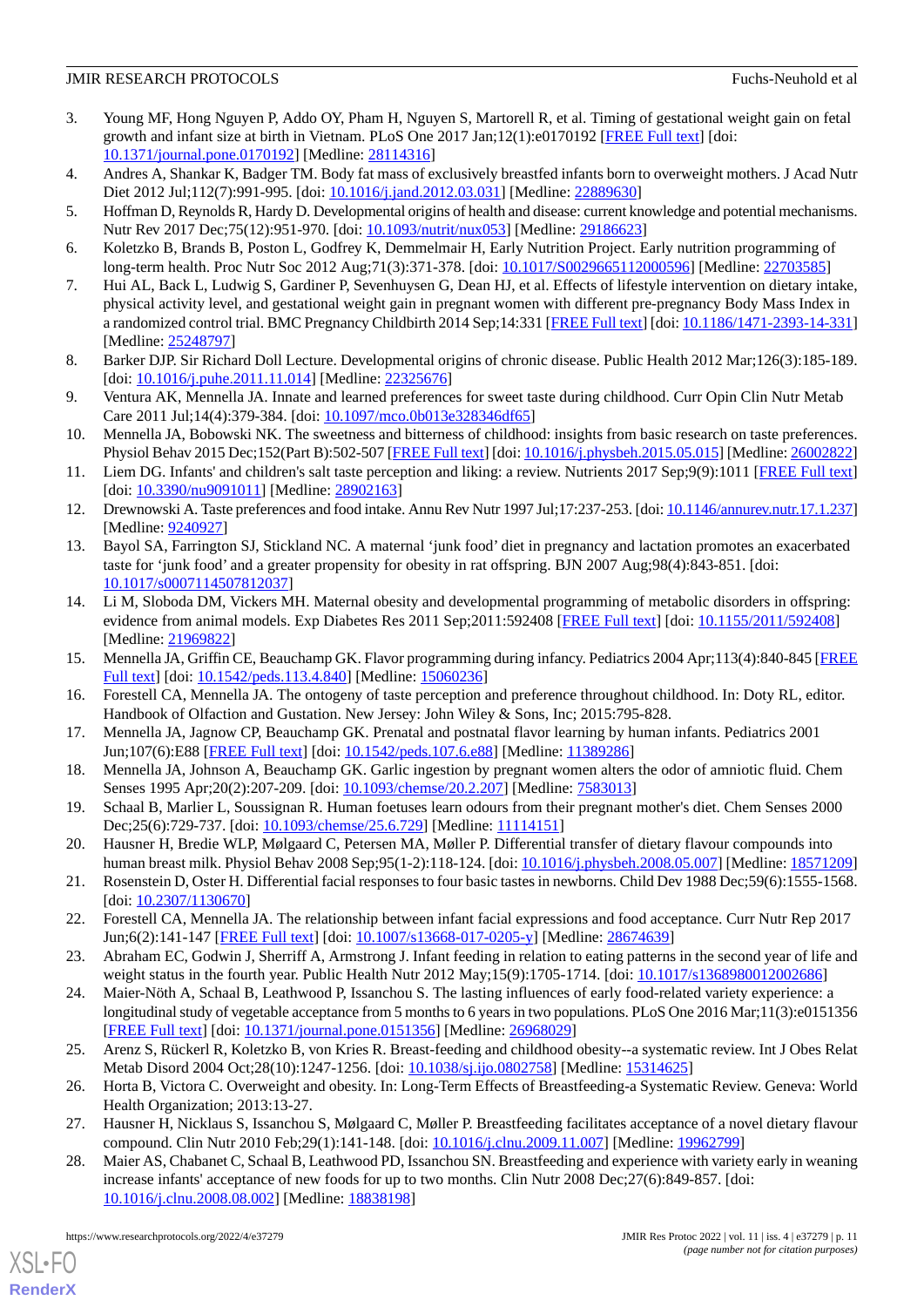- <span id="page-11-0"></span>29. Schwartz C, Chabanet C, Lange C, Issanchou S, Nicklaus S. The role of taste in food acceptance at the beginning of complementary feeding. Physiol Behav 2011 Sep;104(4):646-652. [doi: [10.1016/j.physbeh.2011.04.061\]](http://dx.doi.org/10.1016/j.physbeh.2011.04.061) [Medline: [21554893\]](http://www.ncbi.nlm.nih.gov/entrez/query.fcgi?cmd=Retrieve&db=PubMed&list_uids=21554893&dopt=Abstract)
- <span id="page-11-2"></span><span id="page-11-1"></span>30. Mennella JA. Ontogeny of taste preferences: basic biology and implications for health. Am J Clin Nutr 2014 Mar;99(3):704S-711S [[FREE Full text](http://europepmc.org/abstract/MED/24452237)] [doi: [10.3945/ajcn.113.067694](http://dx.doi.org/10.3945/ajcn.113.067694)] [Medline: [24452237](http://www.ncbi.nlm.nih.gov/entrez/query.fcgi?cmd=Retrieve&db=PubMed&list_uids=24452237&dopt=Abstract)]
- <span id="page-11-3"></span>31. Koletzko B, von Kries R, Closa R, Monasterolo RC, Escribano J, Subías JE, et al. Can infant feeding choices modulate later obesity risk? Am J Clin Nutr 2009 May;89(5):1502S-1508S. [doi: [10.3945/ajcn.2009.27113D\]](http://dx.doi.org/10.3945/ajcn.2009.27113D) [Medline: [19321574](http://www.ncbi.nlm.nih.gov/entrez/query.fcgi?cmd=Retrieve&db=PubMed&list_uids=19321574&dopt=Abstract)]
- <span id="page-11-4"></span>32. Ventura AK, Worobey J. Early influences on the development of food preferences. Curr Biol 2013 May;23(9):R401-R408 [[FREE Full text](https://linkinghub.elsevier.com/retrieve/pii/S0960-9822(13)00208-X)] [doi: [10.1016/j.cub.2013.02.037\]](http://dx.doi.org/10.1016/j.cub.2013.02.037) [Medline: [23660363](http://www.ncbi.nlm.nih.gov/entrez/query.fcgi?cmd=Retrieve&db=PubMed&list_uids=23660363&dopt=Abstract)]
- <span id="page-11-5"></span>33. Sartor F, Donaldson LF, Markland DA, Loveday H, Jackson MJ, Kubis HP. Taste perception and implicit attitude toward sweet related to body mass index and soft drink supplementation. Appetite 2011 Aug;57(1):237-246. [doi: [10.1016/j.appet.2011.05.107](http://dx.doi.org/10.1016/j.appet.2011.05.107)] [Medline: [21600942](http://www.ncbi.nlm.nih.gov/entrez/query.fcgi?cmd=Retrieve&db=PubMed&list_uids=21600942&dopt=Abstract)]
- <span id="page-11-6"></span>34. Cox DN, Hendrie GA, Carty D. Sensitivity, hedonics and preferences for basic tastes and fat amongst adults and children of differing weight status: a comprehensive review. Food Qual Prefer 2016 Mar;48(Part B):359-367. [doi: [10.1016/j.foodqual.2015.01.006](http://dx.doi.org/10.1016/j.foodqual.2015.01.006)]
- 35. Lanfer A, Knof K, Barba G, Veidebaum T, Papoutsou S, de Henauw S, et al. Taste preferences in association with dietary habits and weight status in European children: results from the IDEFICS study. Int J Obes (Lond) 2012 Jan;36(1):27-34. [doi: [10.1038/ijo.2011.164\]](http://dx.doi.org/10.1038/ijo.2011.164) [Medline: [21844876\]](http://www.ncbi.nlm.nih.gov/entrez/query.fcgi?cmd=Retrieve&db=PubMed&list_uids=21844876&dopt=Abstract)
- <span id="page-11-7"></span>36. Lanfer A, Bammann K, Knof K, Buchecker K, Russo P, Veidebaum T, et al. Predictors and correlates of taste preferences in European children: the IDEFICS study. Food Qual Prefer 2013 Mar;27(2):128-136. [doi: [10.1016/j.foodqual.2012.09.006](http://dx.doi.org/10.1016/j.foodqual.2012.09.006)]
- <span id="page-11-8"></span>37. Ahrens W. Sensory taste preferences and taste sensitivity and the association of unhealthy food patterns with overweight and obesity in primary school children in Europe—a synthesis of data from the IDEFICS study. Flavour 2015 Mar;4:8. [doi: [10.1186/2044-7248-4-8](http://dx.doi.org/10.1186/2044-7248-4-8)]
- <span id="page-11-9"></span>38. Tang L, Pan XF, Lee AH, Binns CW, Yang CX, Sun X. Maternal lifestyle and nutritional status in relation to pregnancy and infant health outcomes in Western China: protocol for a prospective cohort study. BMJ Open 2017 Jun;7(6):e014874 [[FREE Full text](https://bmjopen.bmj.com/lookup/pmidlookup?view=long&pmid=28630084)] [doi: [10.1136/bmjopen-2016-014874](http://dx.doi.org/10.1136/bmjopen-2016-014874)] [Medline: [28630084](http://www.ncbi.nlm.nih.gov/entrez/query.fcgi?cmd=Retrieve&db=PubMed&list_uids=28630084&dopt=Abstract)]
- <span id="page-11-11"></span><span id="page-11-10"></span>39. Ahrens W, Bammann K, Siani A, Buchecker K, De Henauw S, Iacoviello L, IDEFICS Consortium. The IDEFICS cohort: design, characteristics and participation in the baseline survey. Int J Obes (Lond) 2011 Apr;35(Suppl 1):S3-S15. [doi: [10.1038/ijo.2011.30](http://dx.doi.org/10.1038/ijo.2011.30)] [Medline: [21483420](http://www.ncbi.nlm.nih.gov/entrez/query.fcgi?cmd=Retrieve&db=PubMed&list_uids=21483420&dopt=Abstract)]
- 40. Nehring I, Kostka T, von Kries R, Rehfuess EA. Impacts of in utero and early infant taste experiences on later taste acceptance: a systematic review. J Nutr 2015 Jun;145(6):1271-1279. [doi: [10.3945/jn.114.203976\]](http://dx.doi.org/10.3945/jn.114.203976) [Medline: [25878207\]](http://www.ncbi.nlm.nih.gov/entrez/query.fcgi?cmd=Retrieve&db=PubMed&list_uids=25878207&dopt=Abstract)
- <span id="page-11-13"></span><span id="page-11-12"></span>41. Knof K, Lanfer A, Bildstein MO, Buchecker K, Hilz H, IDEFICS Consortium. Development of a method to measure sensory perception in children at the European level. Int J Obes (Lond) 2011 Apr;35(Suppl 1):S131-S136. [doi: [10.1038/ijo.2011.45](http://dx.doi.org/10.1038/ijo.2011.45)] [Medline: [21483413](http://www.ncbi.nlm.nih.gov/entrez/query.fcgi?cmd=Retrieve&db=PubMed&list_uids=21483413&dopt=Abstract)]
- <span id="page-11-14"></span>42. Oster H. The repertoire of infant facial expressions: an ontogenetic perspective. In: Nadel J, Muir D, editors. Emotional Development:: Recent Research Advances. Oxford: Oxford University Press; 2004:261-292.
- <span id="page-11-15"></span>43. Dael N, Mortillaro M, Scherer KR. Emotion expression in body action and posture. Emotion 2012 Oct;12(5):1085-1101. [doi: [10.1037/a0025737\]](http://dx.doi.org/10.1037/a0025737) [Medline: [22059517](http://www.ncbi.nlm.nih.gov/entrez/query.fcgi?cmd=Retrieve&db=PubMed&list_uids=22059517&dopt=Abstract)]
- <span id="page-11-16"></span>44. Dael N, Mortillaro M, Scherer KR. The body action and posture coding system (BAP): development and reliability. J Nonverbal Behav 2012 Jan;36(2):97-121. [doi: [10.1007/s10919-012-0130-0](http://dx.doi.org/10.1007/s10919-012-0130-0)]
- <span id="page-11-17"></span>45. Khan AS, Murtaza B, Hichami A, Khan NA. A cross-talk between fat and bitter taste modalities. Biochimie 2019 Apr;159:3-8. [doi: [10.1016/j.biochi.2018.06.013\]](http://dx.doi.org/10.1016/j.biochi.2018.06.013) [Medline: [29936293\]](http://www.ncbi.nlm.nih.gov/entrez/query.fcgi?cmd=Retrieve&db=PubMed&list_uids=29936293&dopt=Abstract)
- <span id="page-11-18"></span>46. Wijtzes AI, Jansen W, Bouthoorn SH, Kiefte-de Jong JC, Jansen PW, Franco OH, et al. PROP taster status, food preferences and consumption of high-calorie snacks and sweet beverages among 6-year-old ethnically diverse children. Matern Child Nutr 2017 Apr;13(2):e12240 [[FREE Full text](http://europepmc.org/abstract/MED/26878993)] [doi: [10.1111/mcn.12240\]](http://dx.doi.org/10.1111/mcn.12240) [Medline: [26878993](http://www.ncbi.nlm.nih.gov/entrez/query.fcgi?cmd=Retrieve&db=PubMed&list_uids=26878993&dopt=Abstract)]
- <span id="page-11-19"></span>47. Keller KL, Steinmann L, Nurse RJ, Tepper BJ. Genetic taste sensitivity to 6-n-propylthiouracil influences food preference and reported intake in preschool children. Appetite 2002 Feb;38(1):3-12. [doi: [10.1006/appe.2001.0441\]](http://dx.doi.org/10.1006/appe.2001.0441) [Medline: [11883912\]](http://www.ncbi.nlm.nih.gov/entrez/query.fcgi?cmd=Retrieve&db=PubMed&list_uids=11883912&dopt=Abstract)
- <span id="page-11-20"></span>48. Tepper BJ, Banni S, Melis M, Crnjar R, Tomassini Barbarossa I. Genetic sensitivity to the bitter taste of 6-n-propylthiouracil (PROP) and its association with physiological mechanisms controlling body mass index (BMI). Nutrients 2014 Aug;6(9):3363-3381 [\[FREE Full text\]](https://www.mdpi.com/resolver?pii=nu6093363) [doi: [10.3390/nu6093363](http://dx.doi.org/10.3390/nu6093363)] [Medline: [25166026\]](http://www.ncbi.nlm.nih.gov/entrez/query.fcgi?cmd=Retrieve&db=PubMed&list_uids=25166026&dopt=Abstract)
- <span id="page-11-22"></span><span id="page-11-21"></span>49. Deglaire A, Méjean C, Castetbon K, Kesse-Guyot E, Urbano C, Hercberg S, et al. Development of a questionnaire to assay recalled liking for salt, sweet and fat. Food Qual Prefer 2012 Mar;23(2):110-124. [doi: [10.1016/j.foodqual.2011.08.006\]](http://dx.doi.org/10.1016/j.foodqual.2011.08.006)
- 50. Strassburg K, Huijbrechts AML, Kortekaas KA, Lindeman JH, Pedersen TL, Dane A, et al. Quantitative profiling of oxylipins through comprehensive LC-MS/MS analysis: application in cardiac surgery. Anal Bioanal Chem 2012 Sep;404(5):1413-1426 [[FREE Full text](http://europepmc.org/abstract/MED/22814969)] [doi: [10.1007/s00216-012-6226-x\]](http://dx.doi.org/10.1007/s00216-012-6226-x) [Medline: [22814969](http://www.ncbi.nlm.nih.gov/entrez/query.fcgi?cmd=Retrieve&db=PubMed&list_uids=22814969&dopt=Abstract)]
- 51. Schmieder R, Edwards R. Fast identification and removal of sequence contamination from genomic and metagenomic datasets. PLoS One 2011 Mar;6(3):e17288 [[FREE Full text](https://dx.plos.org/10.1371/journal.pone.0017288)] [doi: [10.1371/journal.pone.0017288](http://dx.doi.org/10.1371/journal.pone.0017288)] [Medline: [21408061](http://www.ncbi.nlm.nih.gov/entrez/query.fcgi?cmd=Retrieve&db=PubMed&list_uids=21408061&dopt=Abstract)]
- 52. Bragg L, Stone G, Imelfort M, Hugenholtz P, Tyson GW. Fast, accurate error-correction of amplicon pyrosequences using Acacia. Nat Methods 2012 Apr;9(5):425-426. [doi: [10.1038/nmeth.1990](http://dx.doi.org/10.1038/nmeth.1990)] [Medline: [22543370](http://www.ncbi.nlm.nih.gov/entrez/query.fcgi?cmd=Retrieve&db=PubMed&list_uids=22543370&dopt=Abstract)]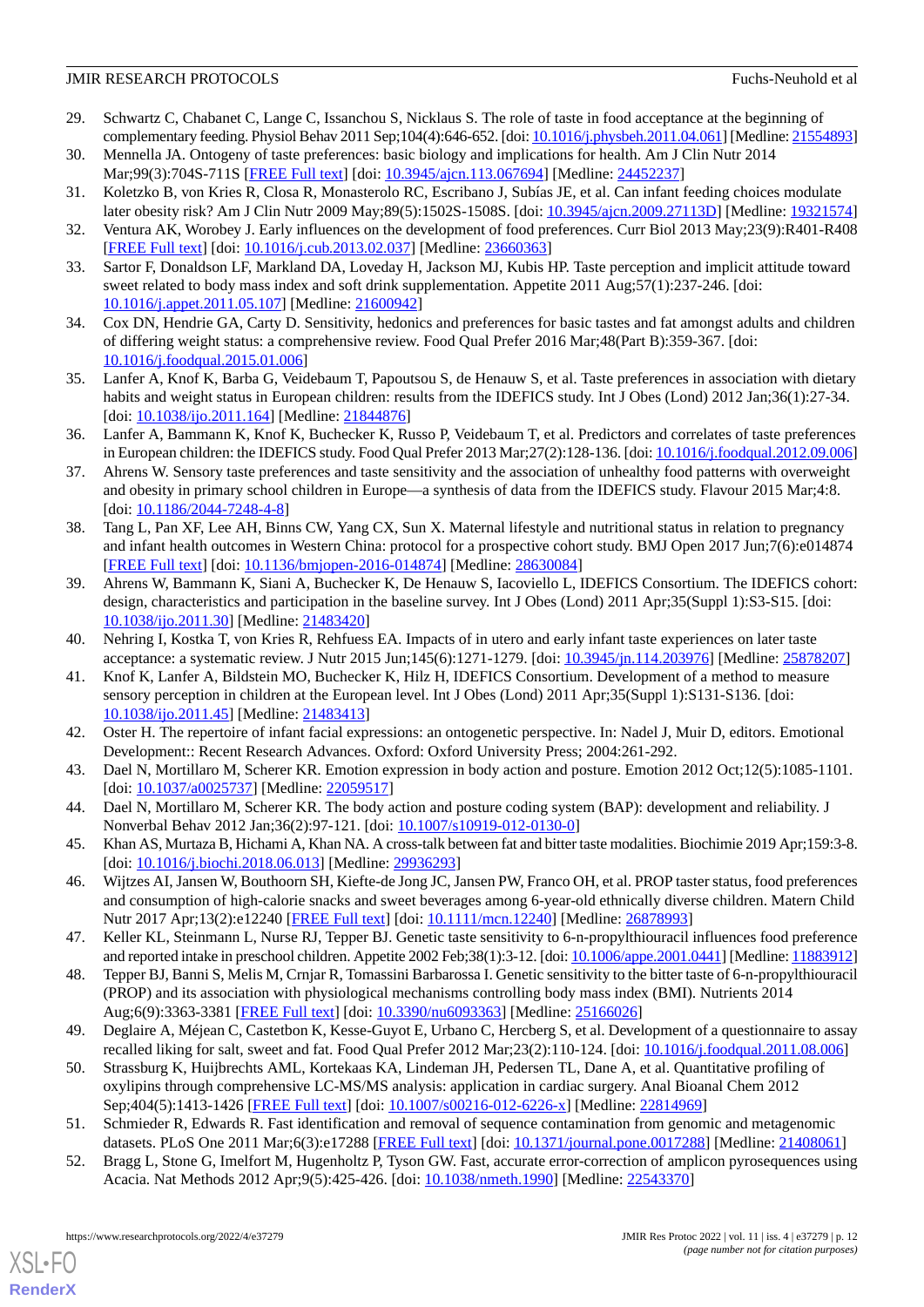- <span id="page-12-0"></span>53. Edgar RC. Search and clustering orders of magnitude faster than BLAST. Bioinformatics 2010 Oct;26(19):2460-2461. [doi: [10.1093/bioinformatics/btq461](http://dx.doi.org/10.1093/bioinformatics/btq461)] [Medline: [20709691\]](http://www.ncbi.nlm.nih.gov/entrez/query.fcgi?cmd=Retrieve&db=PubMed&list_uids=20709691&dopt=Abstract)
- <span id="page-12-1"></span>54. Caporaso JG, Kuczynski J, Stombaugh J, Bittinger K, Bushman FD, Costello EK, et al. QIIME allows analysis of high-throughput community sequencing data. Nat Methods 2010 May;7(5):335-336 [[FREE Full text](http://europepmc.org/abstract/MED/20383131)] [doi: [10.1038/nmeth.f.303](http://dx.doi.org/10.1038/nmeth.f.303)] [Medline: [20383131\]](http://www.ncbi.nlm.nih.gov/entrez/query.fcgi?cmd=Retrieve&db=PubMed&list_uids=20383131&dopt=Abstract)
- <span id="page-12-3"></span><span id="page-12-2"></span>55. Friedewald W, Levy R, Fredrickson D. Estimation of the concentration of low-density lipoprotein cholesterol in plasma, without use of the preparative ultracentrifuge. Clin Chem 1972 Jun;18(6):499-502. [doi: [10.1093/clinchem/18.6.499](http://dx.doi.org/10.1093/clinchem/18.6.499)]
- <span id="page-12-4"></span>56. Bradford MM. A rapid and sensitive method for the quantitation of microgram quantities of protein utilizing the principle of protein-dye binding. Anal Biochem 1976 May;72(1-2):248-254. [doi: [10.1016/0003-2697\(76\)90527-3\]](http://dx.doi.org/10.1016/0003-2697(76)90527-3)
- <span id="page-12-5"></span>57. Diehl JM, Staufenbiel T. Inventar zum Essverhalten und Gewichtsproblemen IEG. Magdeburg: Dietmar Klotz; 2006.
- <span id="page-12-6"></span>58. Carnell S, Wardle J. Measuring behavioural susceptibility to obesity: validation of the child eating behaviour questionnaire. Appetite 2007 Jan;48(1):104-113. [doi: [10.1016/j.appet.2006.07.075\]](http://dx.doi.org/10.1016/j.appet.2006.07.075) [Medline: [16962207\]](http://www.ncbi.nlm.nih.gov/entrez/query.fcgi?cmd=Retrieve&db=PubMed&list_uids=16962207&dopt=Abstract)
- <span id="page-12-7"></span>59. Pliner P, Hobden K. Development of a scale to measure the trait of food neophobia in humans. Appetite 1992 Oct;19(2):105-120. [doi: [10.1016/0195-6663\(92\)90014-w\]](http://dx.doi.org/10.1016/0195-6663(92)90014-w)
- <span id="page-12-8"></span>60. Mejía-Rodríguez F, Neufeld LM, García-Guerra A, Quezada-Sanchez AD, Orjuela MA. Validation of a food frequency questionnaire for retrospective estimation of diet during the first 2 years of life. Matern Child Health J 2014 Jan;18(1):268-285 [[FREE Full text](http://europepmc.org/abstract/MED/23532627)] [doi: [10.1007/s10995-013-1263-4\]](http://dx.doi.org/10.1007/s10995-013-1263-4) [Medline: [23532627](http://www.ncbi.nlm.nih.gov/entrez/query.fcgi?cmd=Retrieve&db=PubMed&list_uids=23532627&dopt=Abstract)]
- <span id="page-12-9"></span>61. World Health Organization. Global Strategy for Infant and Young Child Feeding. Geneva: World Health Organization; 2003.
- <span id="page-12-10"></span>62. Brown A, Lee M. Breastfeeding is associated with a maternal feeding style low in control from birth. PLoS One 2013 Jan;8(1):e54229 [\[FREE Full text\]](https://dx.plos.org/10.1371/journal.pone.0054229) [doi: [10.1371/journal.pone.0054229](http://dx.doi.org/10.1371/journal.pone.0054229)] [Medline: [23382881\]](http://www.ncbi.nlm.nih.gov/entrez/query.fcgi?cmd=Retrieve&db=PubMed&list_uids=23382881&dopt=Abstract)
- <span id="page-12-12"></span><span id="page-12-11"></span>63. Birch LL, Fisher JO, Grimm-Thomas K, Markey CN, Sawyer R, Johnson SL. Confirmatory factor analysis of the Child Feeding Questionnaire: a measure of parental attitudes, beliefs and practices about child feeding and obesity proneness. Appetite 2001 Jun;36(3):201-210. [doi: [10.1006/appe.2001.0398\]](http://dx.doi.org/10.1006/appe.2001.0398) [Medline: [11358344\]](http://www.ncbi.nlm.nih.gov/entrez/query.fcgi?cmd=Retrieve&db=PubMed&list_uids=11358344&dopt=Abstract)
- 64. Dlugosch G, Krieger W. Der Fragebogen zur Erfassung des Gesundheitsverhaltens (FEG). Hildesheim: Hogrefe; 1995.
- <span id="page-12-13"></span>65. Craig CL, Marshall AL, Sjöström M, Bauman AE, Booth ML, Ainsworth BE, et al. International physical activity questionnaire: 12-country reliability and validity. Med Sci Sports Exerc 2003 Aug;35(8):1381-1395. [doi: [10.1249/01.MSS.0000078924.61453.FB](http://dx.doi.org/10.1249/01.MSS.0000078924.61453.FB)] [Medline: [12900694\]](http://www.ncbi.nlm.nih.gov/entrez/query.fcgi?cmd=Retrieve&db=PubMed&list_uids=12900694&dopt=Abstract)
- <span id="page-12-15"></span><span id="page-12-14"></span>66. Roberts C, Freeman J, Samdal O, Schnohr CW, de Looze ME, Nic Gabhainn S, International HBSC Study Group. The Health Behaviour in School-aged Children (HBSC) study: methodological developments and current tensions. Int J Public Health 2009 Sep;54(Suppl 2):140-150 [\[FREE Full text\]](http://europepmc.org/abstract/MED/19639259) [doi: [10.1007/s00038-009-5405-9](http://dx.doi.org/10.1007/s00038-009-5405-9)] [Medline: [19639259\]](http://www.ncbi.nlm.nih.gov/entrez/query.fcgi?cmd=Retrieve&db=PubMed&list_uids=19639259&dopt=Abstract)
- 67. Satow L. Stress- und Coping-Inventar (SCI): Test- und Skalendokumentation. Markdorf: Psychomeda; 2012.
- 68. Braun V, Clarke V. Using thematic analysis in psychology. Qual Res Psychol 2006 Jan;3(2):77-101. [doi: [10.1191/1478088706qp063oa](http://dx.doi.org/10.1191/1478088706qp063oa)]

# **Abbreviations**

**ADP:** air displacement plethysmography **BabyFACS:** Baby Facial Action Coding System **BC:** body composition **FMCFFQ:** food frequency questionnaire for children **FEG:** Dlugosch and Krieger's German-language General Health Behaviour Questionnaire **FFM:** fat-free mass **FFMI:** fat-free mass index **FM:** fat mass **FMI:** fat mass index **GWG:** gestational weight gain **HPL-FFQ:** Health Pregnancy Lactation-Food Frequency Questionnaire **IPAQ:** International Physical Activity Questionnaire **ISTD:** internal standard **MET:** Metabolic Equivalent of Task **MRM:** multiple reaction monitoring **PROP:** 6-n-Propylthiouracil